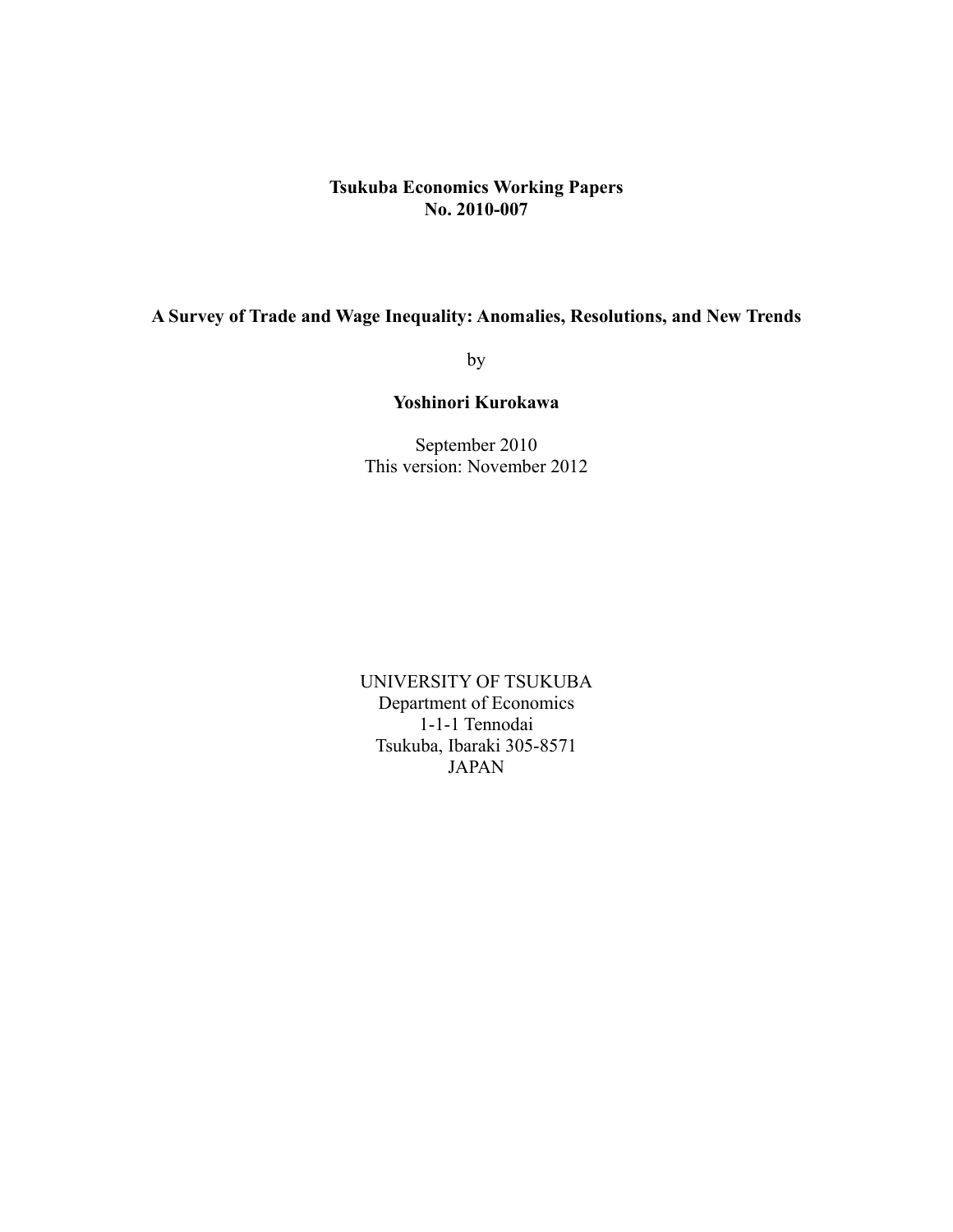# A Survey of Trade and Wage Inequality: Anomalies, Resolutions, and New Trends

Yoshinori Kurokawa University of Tsukuba

November 2, 2012 (Published in Journal of Economic Surveys, 28 (2014), 169-193.)

#### Abstract

This paper surveys recent studies on trade and wage inequality. We first introduce some trade-based explanations for increased wage inequality. There are, however, a number of criticisms of this line of thought based on the "trade-wage inequality anomaly," the "price-wage anomaly," and the small volume of trade. Mainly due to these criticisms, trade-based explanations for rising wage inequality have been limited in the economic literature. Rather, the primary explanations for wage inequality have been based on skill-biased technological change. Some trade models, however, have weakened the above criticisms, and more economists now argue that the effect of trade, though relatively small compared to that of technological change, is more significant than generally believed. Finally, we attempt to link new trends in inequality, such as job polarization and within-group inequality, to the trade and wage inequality literature.

Keywords: Trade, Wage inequality, Trade-wage inequality anomaly, Price-wage anomaly, Skill-biased technological change, Outsourcing, Variety-skill complementarity, Skill intensity reversal, Job polarization, Within-group inequality

**JEL Classifications:** F12; F16

Tel.&Fax: +81-29-853-7426; E-mail address: kurokawa.yoshi.fw@u.tsukuba.ac.jp. I am very grateful to Timothy Kehoe for his invaluable guidance and to Cristina Arellano, Michele Boldrin, and Terry Roe for their helpful advice. I am also grateful to two anonymous referees and Toru Aoki for their detailed comments and suggestions and to Winston Chang, Koichi Hamada, Katsuhito Iwai, Michihiro Ohyama, and Yoshimasa Shirai for their continuous encouragement. I wish to thank seminar participants at the Trade and Development Workshop at the University of Minnesota for their useful comments. I also thank Kim Strain and Andrew Cassey for their careful correction of my English and Daniel Chiquiar and Gordon Hanson for their help with the Mexican data. However, the remaining errors are exclusively mine. This paper previously circulated under the title "Possible Resolutions of the Trade-Wage Inequality Anomaly: A Survey of Trade and Inequality."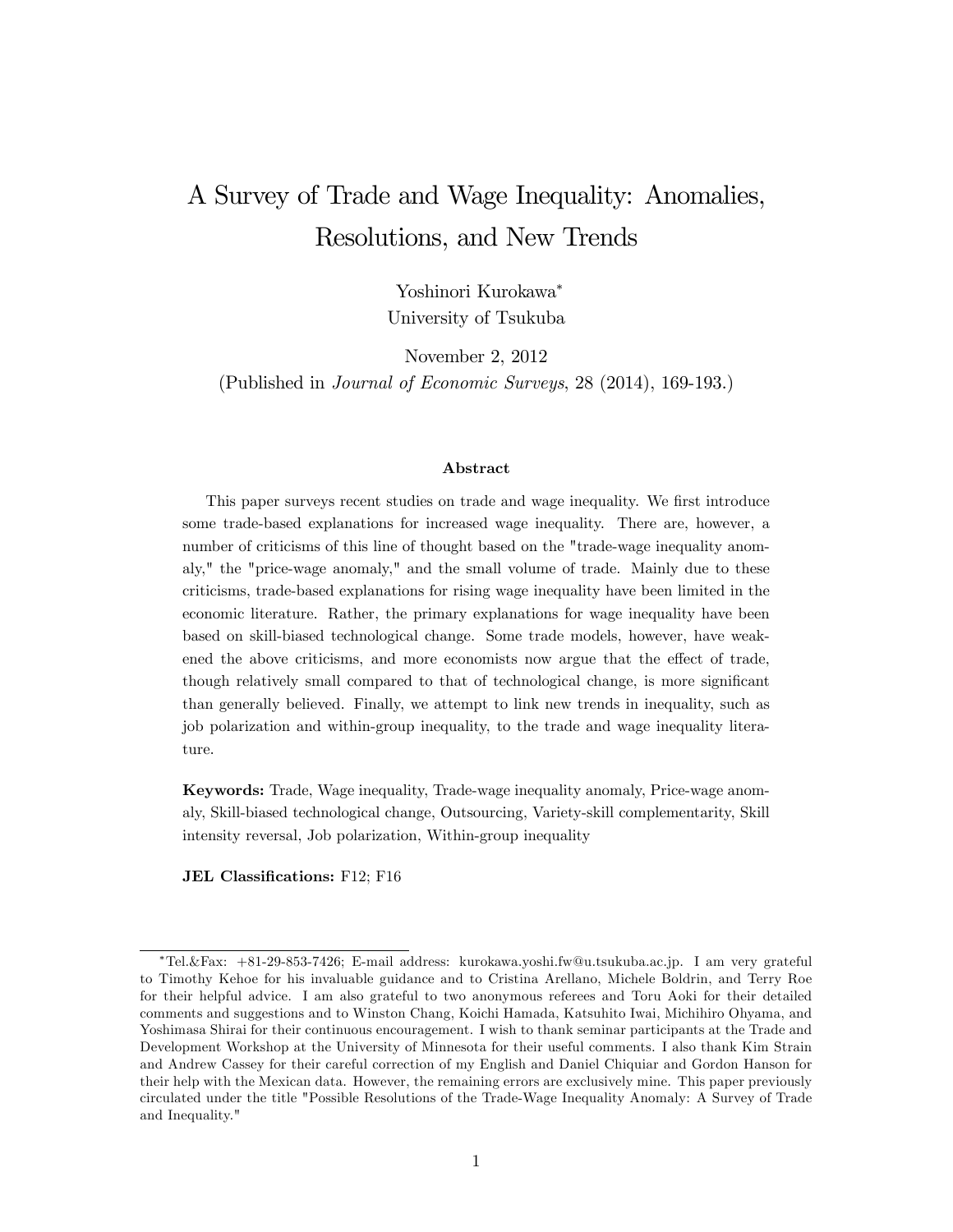## 1 Increased Trade and Increased Wage Inequality

As Figure 1 shows, the relative wage of high-skilled to low-skilled workers began to increase in U.S. manufacturing industries in the late 1980s, and this phenomenon was also observed in Mexico.<sup>1</sup> As can be seen, these two countries showed surprisingly similar movements in relative wages in the late  $1980s$  and early  $1990s<sup>2</sup>$ . What is the cause of this recent increase in wage inequality in these countries?

The data also indicate that, as shown in Figure 2, U.S.-Mexican trade as a percentage of U.S. GDP increased dramatically during the same period.<sup>3</sup> Hence, this increased trade might have contributed to the recent increase in skill premiums in both countries.<sup>4</sup> Past studies, such as Wood (1994), have investigated the possible relationship between trade and wage inequality. It is still a topic of interest and heated debate among economists.

However, there are a number of criticisms of trade-based explanations for increased wage inequality. One criticism is based on the "trade-wage inequality anomaly"—a discrepancy between the standard Heckscher-Ohlin (H-O) model and the data. According to the H-O model, the relative wage of high-skilled to low-skilled workers should increase in the highskill abundant U.S. but decrease in low-skill abundant Mexico after trade liberalization. However, as we have seen in Figures 1 and 2, the data show that the wage inequality increased along with the increase in trade in both countries in the late 1980s and early 1990s. This is the "trade-wage inequality anomaly."

A second criticism is based on the "price-wage anomaly"—another discrepancy between the standard H-O model and the data. In the H-O model, an increase in the relative wage of high-skilled to low-skilled workers should be driven by an increase in the relative price of high-skill to low-skill intensive goods in the high-skill abundant U.S. This price-wage linkage is known as the Stolper-Samuelson theorem of the H-O model. However, the data reveal that the relative prices of high-skill intensive goods were declining or constant during the 1980s, while the relative wage of high-skilled workers was increasing in the U.S. (Lawrence and Slaughter, 1993).

 $<sup>1</sup>$  Here, we use non-production and production workers as an index for high-skilled and low-skilled workers</sup> (Berman et al., 1994; Sachs and Shatz, 1994; Berman et al., 1998; Hanson and Harrison, 1999; Robertson, 2004). We calculate the U.S. relative wage during the period 1980-2000 on the basis of the U.S. Annual Survey of Manufactures (ASM). We calculate the Mexican relative wage on the basis of the Mexican Monthly Industrial Survey (*Encuesta Industrial Mensual*, or EIM) by first calculating the average monthly wage of non-production relative to production workers. The annual average is then produced by averaging this monthly relative wage.

<sup>&</sup>lt;sup>2</sup>We note that the U.S. and Mexican relative wages are shown on different scales in Figure 1, as here we seek to emphasize the qualitative movements of these series. Kurokawa (2011a) emphasizes the quantitative difference between the same series during the period 1987-1994, when the North American Free Trade Agreement (NAFTA) was enacted. Kurokawa (2011b) examines the data during the period 1994-2000.

 $3$ Here, U.S.-Mexican trade is defined by the sum of U.S. exports to and U.S. imports from Mexico. The data for trade and GDP are from the International Trade Administration and the Bureau of Economic Analysis (BEA).

<sup>&</sup>lt;sup>4</sup>This paper mainly focuses on the U.S. and Mexico; however, the same increase in the relative wage of high-skilled workers during the 1980s and into the 1990s can be found in Australia, Canada, Japan, Sweden, and the United Kingdom (Feenstra and Hanson, 2003).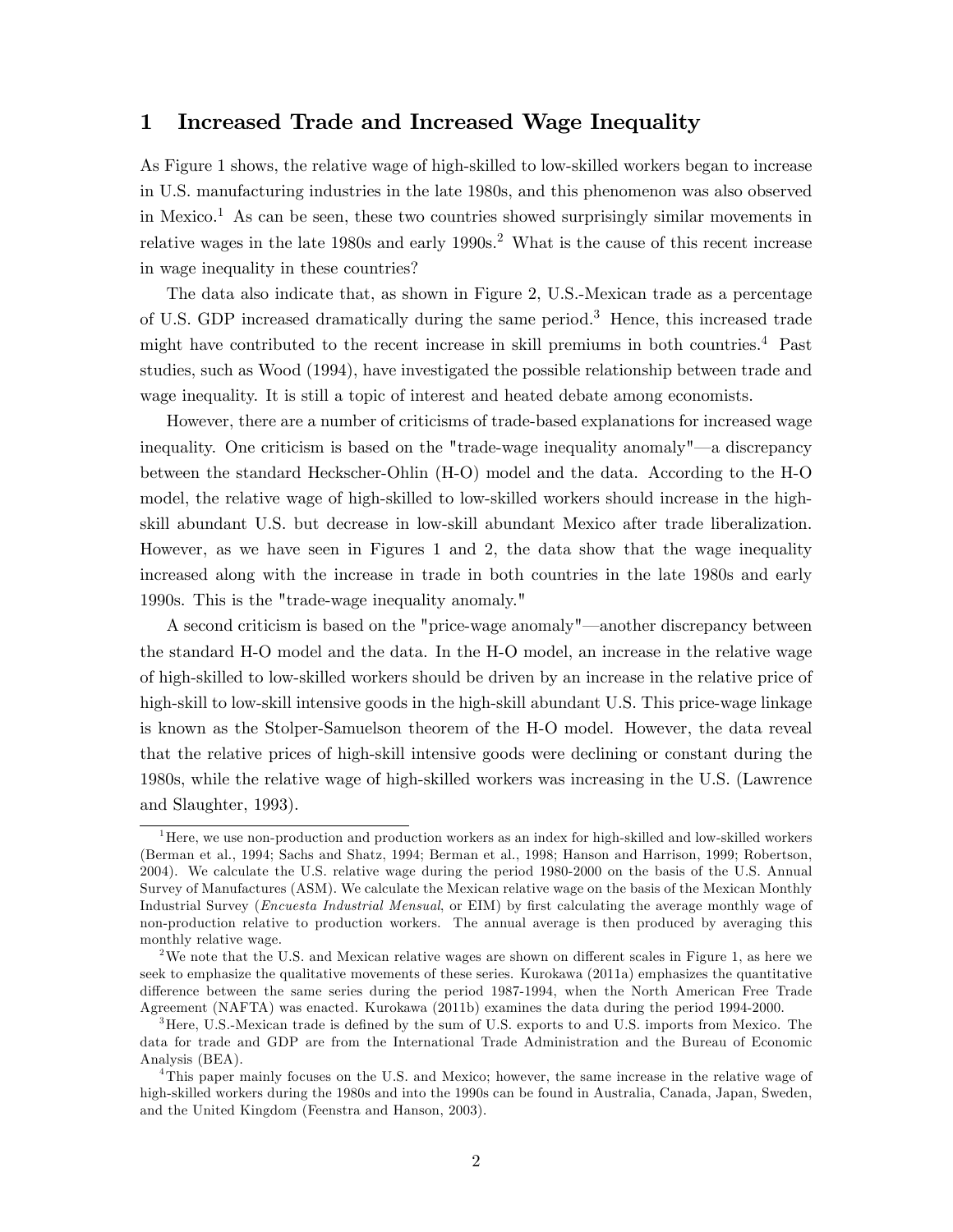A third criticism is based on the volume of trade. For example, as shown in Figure 2, the share of U.S.-Mexican trade in U.S. GDP was only 2.5 percent in 2000. Trade-based explanations for increased wage inequality have often been criticized due to this small volume of trade. Krugman (1995) provides numerical examples to explain why the small volume of trade in the U.S. makes it unlikely that trade can account for the change in wages.

Therefore, mainly due to these three criticisms, trade-based explanations for increased wage inequality have been limited in the economic literature. Rather, the primary explanations have been based on skill-biased technological change. There are many possible reasons for skill bias. For example, Krusell et al. (2000) consider the possibility of capital-skill complementarity. A sharp decrease in equipment prices in the 1980s led to an increase in the demand for high-skilled workers, who were complements for this equipment, and a decrease in the demand for low-skilled workers, who were substitutes. Hence, the relative demand and thus the relative wage of high-skilled to low-skilled workers increased. This technologybased explanation is consistent with the decrease in the price of high-tech goods and the increase in wage inequality both in the U.S. and in Mexico.

Using trade models, however, a few economists have successfully weakened all/some of the above criticisms that are based on the trade-wage inequality anomaly, the price-wage anomaly, and the small volume of trade. Feenstra and Hanson (1996), for example, show that foreign direct investment shifts production activities from the North to the South and thus increases the North's outsourcing of low-skill intensive goods to the South, and these goods are high-skill intensive goods by the South's standards. Thus the skill intensity of production rises in both the North and the South, raising the relative demand and thus the relative wage of high-skilled to low-skilled workers in both types of countries. In the North, this increase in the relative wage of high-skilled workers is accompanied by an increase in the relative price of domestic production to imports, which is compatible with U.S. data. They also find that 15-33 percent of the shifts towards high-skilled workers within U.S. manufacturing industries during the period 1979-1985 can be explained by outsourcing.

As noted above, we focus on the wage inequality between high-skilled and low-skilled workers. However, many recent studies reveal interesting new trends in wage inequality, such as the inequality among high-, middle-, and low-wage workers (job polarization) or the inequality within the top 10 percent of the income distribution (within-group inequality). Thus we also survey these new trends and attempt to link them to the trade and wage inequality literature.

Of course, there are many papers that also survey trade and wage inequality (e.g., Burtless, 1995; Richardson, 1995; Cline, 1997; Williamson, 1997; Wolff, 2000; Feenstra and Hanson, 2003; Kremer and Maskin, 2006; Drews, 2007; Goldberg and Pavcnik, 2007; Chusseau et al., 2008; Harrison et al., 2011; Chusseau and Dumont, 2012). Our survey paper adds value as follows. First, our paper is not a mere chronological survey but focuses on the anomalies and their resolutions. Second, it also discusses new trends in inequality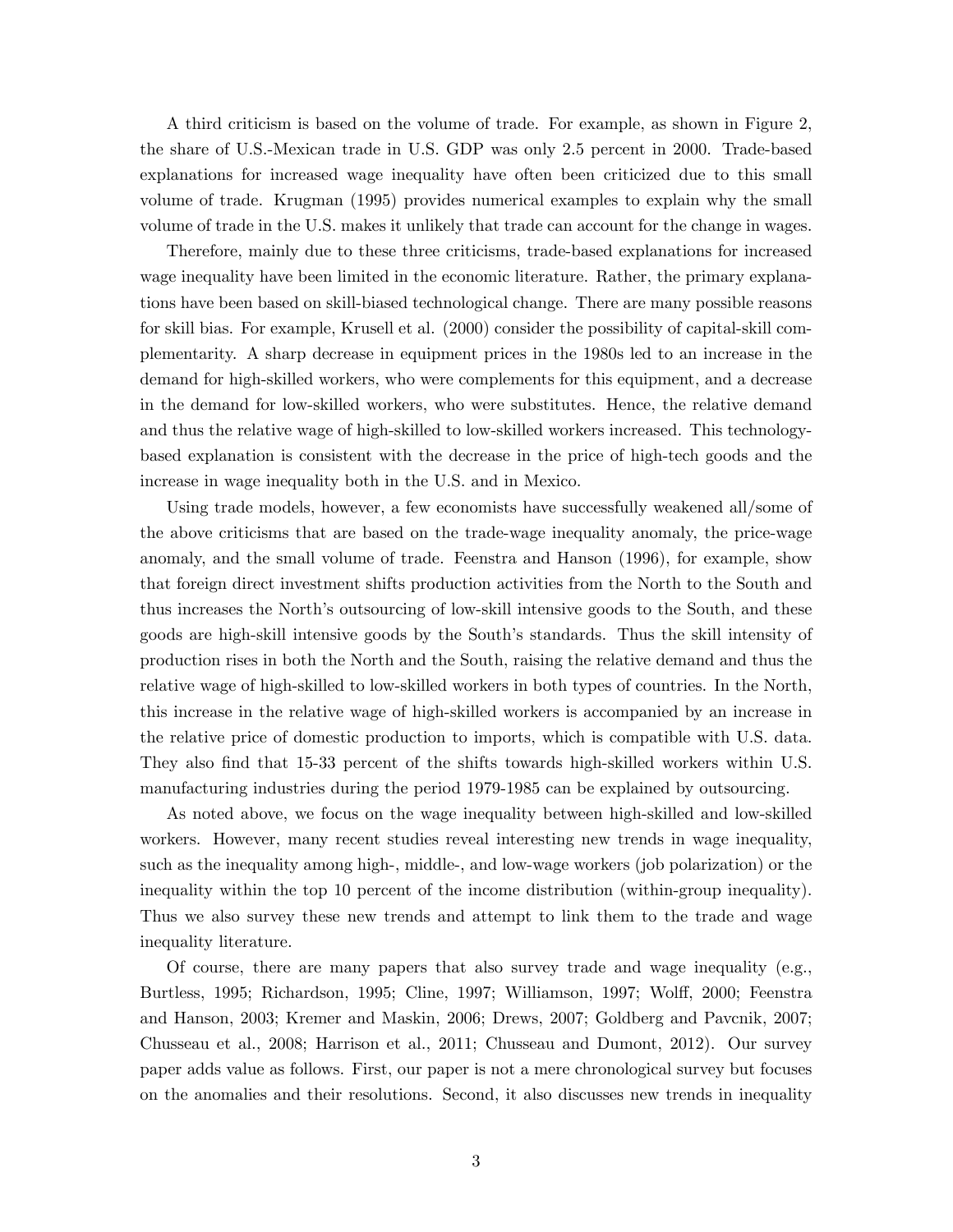and attempts to link them to the trade and wage inequality literature.

The rest of this paper is as follows. In Section 2, we first survey some trade-based explanations of wage inequality and then discuss three major criticisms based on the tradewage inequality anomaly, the price-wage anomaly, and the small volume of trade. In Section 3, we describe some technology-based explanations. Section 4 reviews a few trade models weakening the above criticisms. Our alternative trade models are introduced in Section 5. In Section 6, we discuss new trends in inequality, such as job polarization and within-group inequality. Finally, Section 7 concludes the paper.

## 2 Trade-Based Explanations

What is the cause of the recent increase in wage inequality in the U.S. and developing countries such as Mexico? Some studies argue that by using different assumptions and by examining different data, it is possible to find a significant effect of trade on wage inequality.

#### 2.1 Theoretical and Empirical Arguments by Wood (1994)

Among these studies, Wood (1994) is one of the first economists to systematically examine wage inequality trends across developed and developing countries.<sup>5</sup> He argues that the labor-market effects of North-South trade in manufactured goods can be analyzed in the standard H-O model, with North and South countries as the two countries, and highskilled and low-skilled workers as the two factors.<sup>6</sup> The H-O model predicts that after trade liberalization, the relative wage of high-skilled to low-skilled workers will rise in the high-skill abundant North, as production shifts toward high-skill intensive goods, raising the relative demand and thus the relative wage of high-skilled workers. In the low-skill abundant South, on the other hand, the relative wage of high-skilled workers will fall, as production shifts toward low-skill intensive goods, raising the relative demand and thus the relative wage of low-skilled workers.

In the H-O model, this rise in the relative wage of high-skilled to low-skilled workers in the North should be driven by the rise in the relative price of high-skill to low-skill intensive goods. This price-wage linkage is known as the Stolper-Samuelson theorem of the H-O model.

Wood next estimates the degree to which trade with the South can account for the decreased demand for low-skilled workers in manufacturing in the North in 1990. Primarily using OECD sources, he develops the factor content approach to calculate the numbers of high-skilled and low-skilled workers used to produce the goods that are exported and the numbers that would have been used to produce the goods that are imported. The

 $^{5}\mathrm{We}$  note that Leamer (1993) is also notable and makes a similar argument.

<sup>&</sup>lt;sup>6</sup>In Wood (1994), the "North" usually approximates most closely what the World Bank calls "high-income OECD-member economies" (before 1989 called "industrial market economies"), and the "South" is usually the UN's "developing market economies," plus China.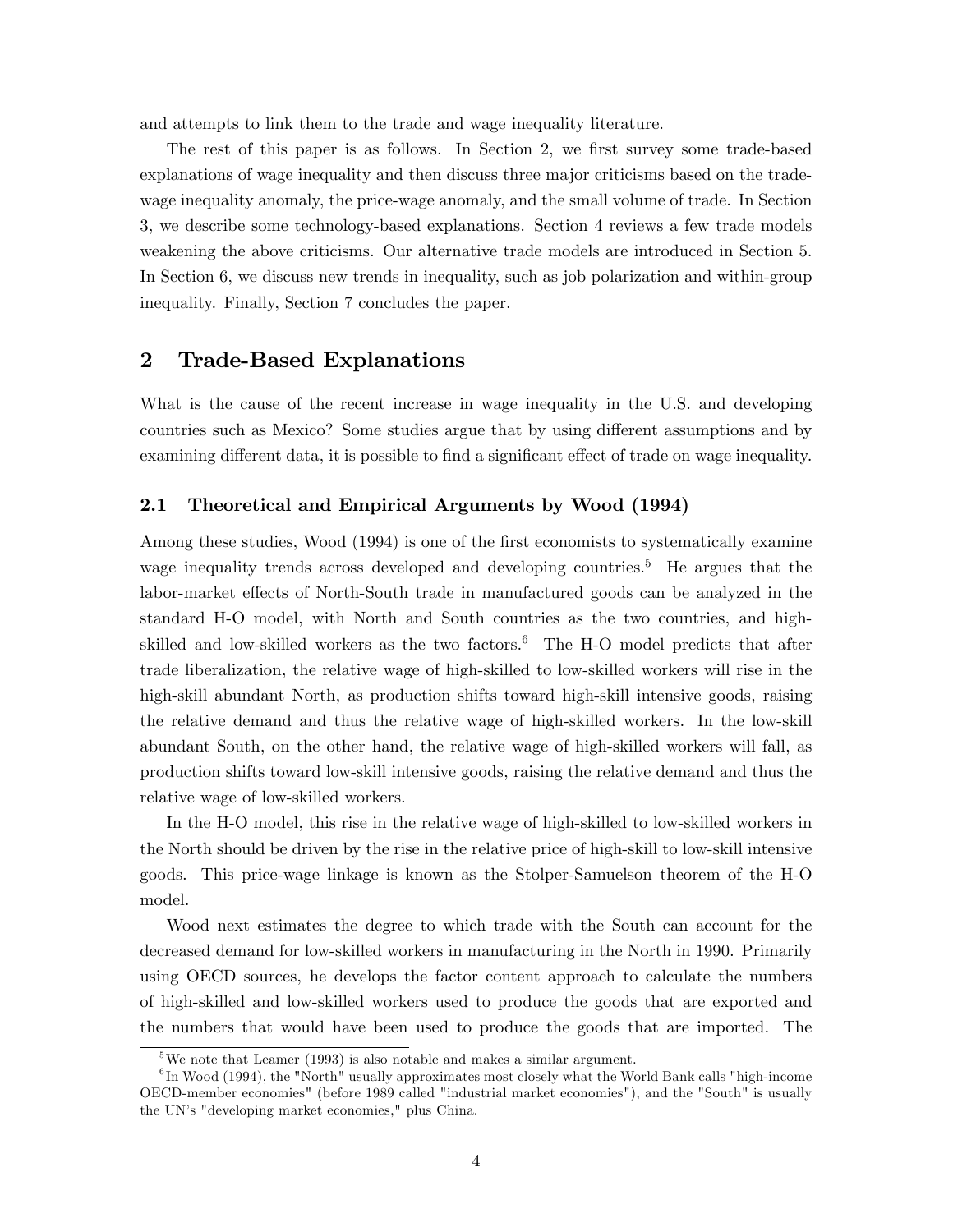difference between these values is used to determine the effect of trade on the demand for high-skilled and low-skilled workers. He finds that trade with the South reduced the demand for low-skilled workers in manufacturing in the North by 22 percent.

His theoretical and empirical arguments thus indicate a significant effect of trade on wage inequality. However Wolff (2000) notes that one strong assumption used by Wood is that goods imported from the South are "non-competing" imports—most of the manufactured goods imported from the South are types that are not produced in the North. It might be probable that, due to this assumption, the effects on low-skilled employment of trade expansion are overestimated. This is because under this assumption, competition can occur on the price differences between imported and domestic goods; for example, one 50 dollar pair of domestic pants is substituted by one 20 dollar pair of imported pants. By the standard factor content approach, however, one 20 dollar pair of domestic pants is substituted by one 20 dollar pair of imported pants. Thus the former effect is 2.5 times as large as the latter. However, as noted by Burtless (1995), Wood himself suggests that even his estimate presented above understates the impact of North-South trade on the relative demand for low-skilled Northern workers because it ignores unskilled labor saving technology that Northern Örms are forced to adopt to remain competitive with Örms based in the South.

#### 2.2 Other Empirical Studies on Trade and the Skill Premium

Although they use different models and examine different data, there are many empirical studies that also find a significant effect of trade on wage inequality as in Wood (1994). For the U.S., Borjas and Ramey (1994), for example, show how trade volumes can be linked to wage inequality in the U.S. By using time series analysis, they conclude that the only variable that consistently shares the same long-run trend with their wage-inequality series is the durable-goods deficit as a percentage of GDP. Harrigan and Balaban (1999) estimate an econometric general equilibrium model of U.S. wages as a function of prices, technology, and factor supplies. They find that capital accumulation and the fall in the price of traded goods increased returns to education.

For Mexico, Revenga (1997) and Hanson and Harrison (1999), for example, link changes in Mexican wage inequality to changes in trade policy. Revenga (1997) argues that trade reform had a negative effect on firm-level employment and wages in the Mexican manufacturing sector both by shifting down industry product and labor demand and by reducing the rents available to be captured by firms and workers. Hanson and Harrison (1999) find that the reduction in tariff protection in 1985 disproportionately affected low-skilled industries and that the goods from that sector may have fallen in price and wage because of competition from economies with reserves of less expensive low-skilled labor than that available in Mexico. Verhoogen (2008) also focuses on Mexico, linking quality upgrading for export to the skill premium. He shows that only the most productive plants in Mexico enter the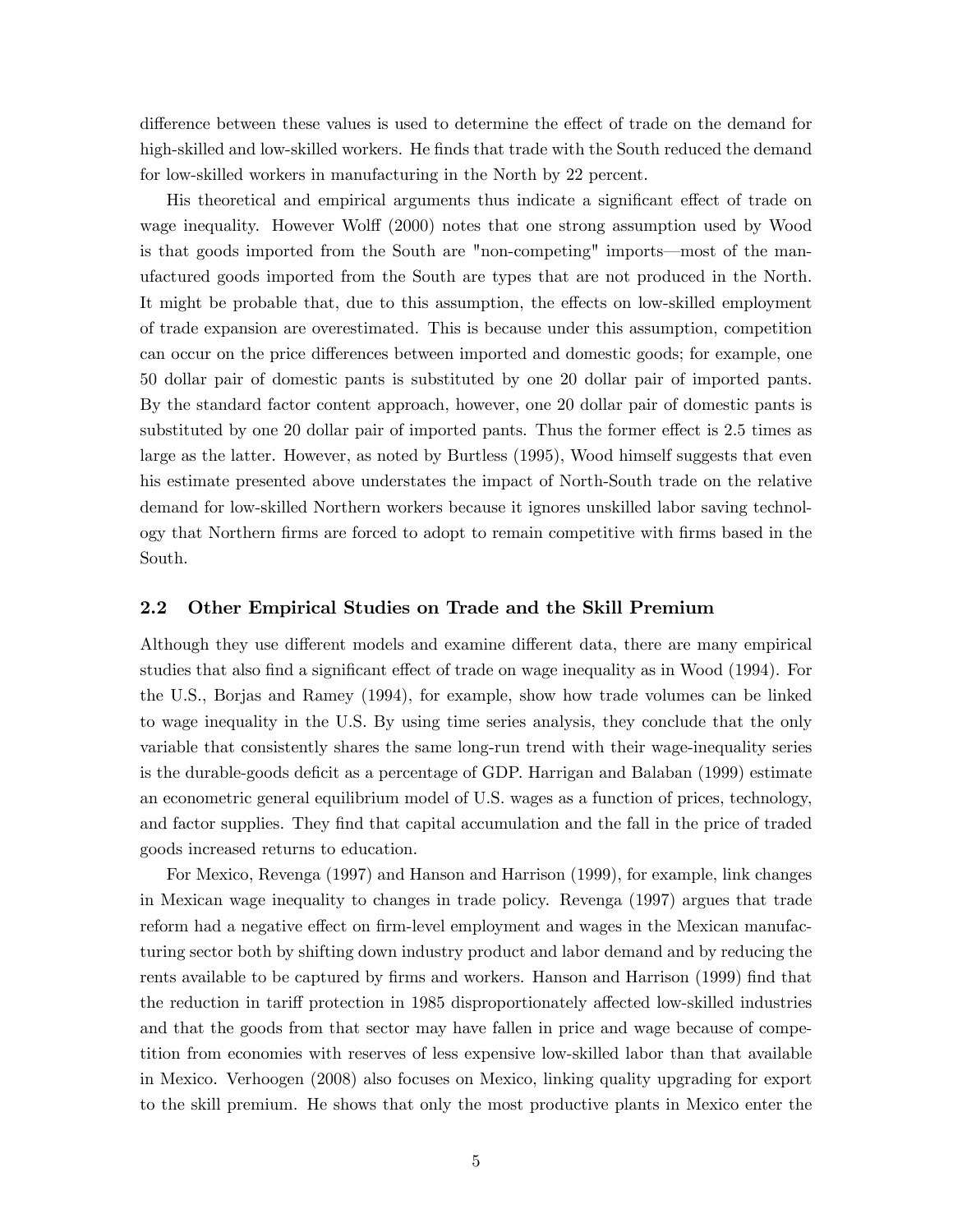export market and produce higher-quality goods for export than for the domestic market, thus requiring the payment of high wages to both white-collar and blue-collar employees, but especially to white-collar employees.<sup>7</sup>

There are also many empirical studies for countries other than the U.S. and Mexico, particularly for Latin America.<sup>8</sup> For Chile, Robbins  $(1996)$ , for example, finds that, although the content of high-skilled labor in imports exceeds the content in exports, the returns to high-skilled labor grew after trade liberalization. Using a time series approach, Beyer et al. (1999) also find a long-term correlation between openness and wage inequality in Chile. For Costa Rica, Gindling and Robbins (1999) Önd that the skill premium rose after liberalization as a result of changes in the structure of labor demand. For Brazil, Green et al. (2001) find an increase in the returns to college education following trade liberalization. For Argentina, Galiani and Sanguinetti (2003) find that import penetration explains a small part of the skill premium in Argentina. For Colombia, Attanasio et al. (2004) show that trade liberalization increases inequality through technology, and the growing informal sector. Goldberg and Pavcnik (2005) show that tariff cuts decreased low-skilled wages in Colombia because the most protected workers were low-skilled.

#### 2.3 Criticisms of Trade-Based Explanations

As was discussed in the previous sections, increased trade might have contributed to the recent increase in skill premiums. However, trade-based explanations for increased wage inequality have been criticized. The major criticisms lie not in the theories but in the data.

#### 2.3.1 "Trade-Wage Inequality Anomaly"

One criticism is based on a "trade-wage inequality anomaly"—a discrepancy between the standard H-O model and the data. As we discussed in Section 2.1, according to the H-O model, the relative wage of high-skilled to low-skilled workers should increase in the highskill abundant U.S. but decrease in low-skill abundant Mexico after trade liberalization. The H-O model thus generates a positive relationship between trade and wage inequality in the U.S. but generates a negative relationship in Mexico. However, as we have seen in Figures 1 and 2, the data generated a positive relationship between trade and wage inequality in both countries in the late 1980s and early 1990s. This is the "trade-wage inequality anomaly."

Note, however, that this anomaly is not particular to the U.S. and Mexico during the 1980s and 1990s. As pointed out by Williamson (1997), the anomaly was actually found by Krueger (1978), who studied ten developing countries covering the period through 1972. As

<sup>&</sup>lt;sup>7</sup>Cragg and Epelbaum (1996), Feliciano (2001), and Robertson (2004) also highlight trade and wage inequality in Mexico.

 $86$  Gourdon (2011) surveys empirical studies on trade and wage inequality in developing countries. There are also theoretical studies for Latin America. For example, Atolia (2007) shows, using numerical simulations, that the rise in wage inequality in Latin America can be rationalized as a short-run response to trade liberalization.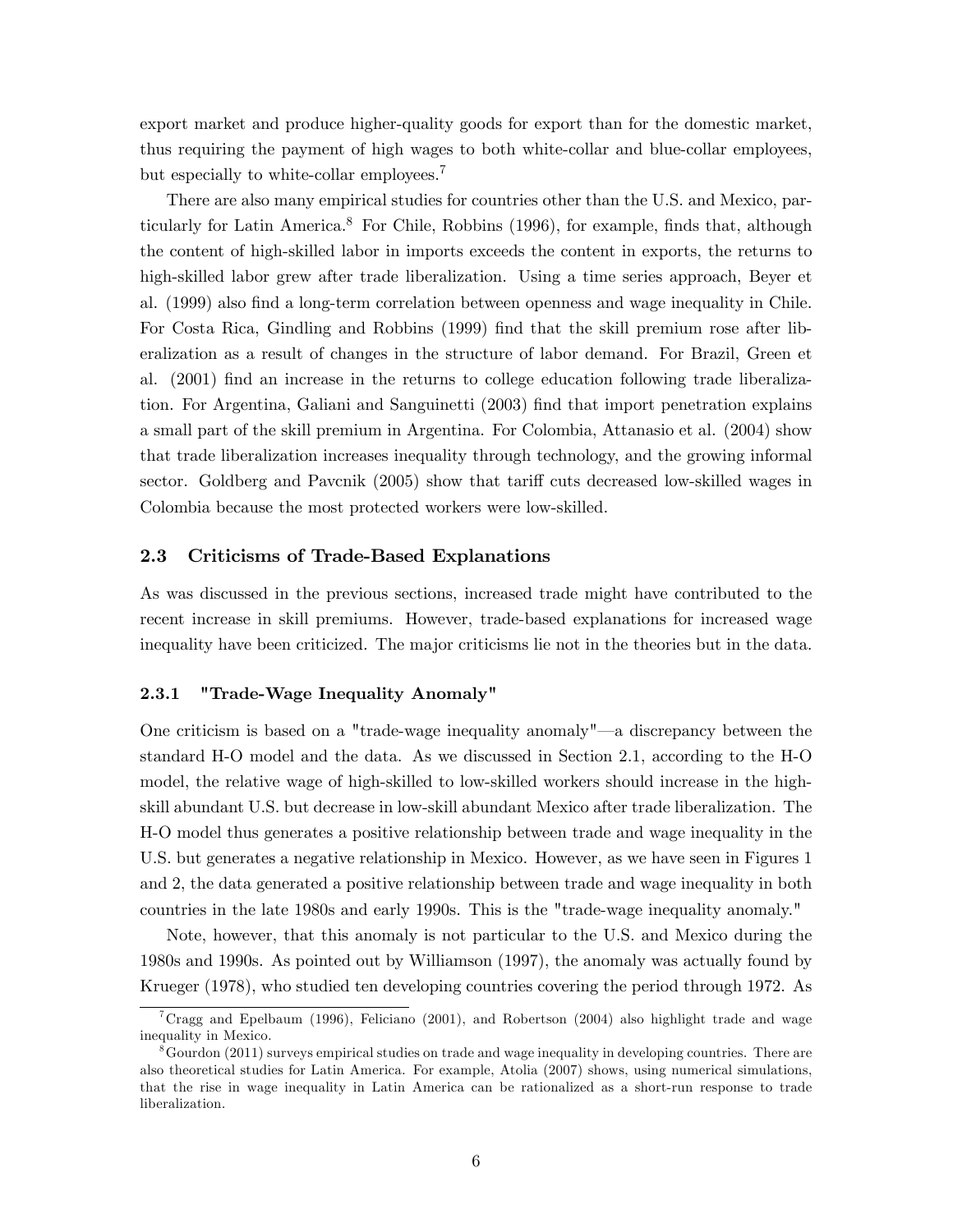we noted in Section 2.2, many studies for Latin America also find that wage inequality rose following trade liberalization. Moreover, a review by Davis (1996) reports a study of seven countries in Latin America and East Asia that shows that wage inequality typically did not decrease after trade liberalization but rather increased (Robbins, 1996). More recently, Berman et al. (1998) and Goldberg and Pavcnik (2007) present evidence of rising wage inequality in developing countries. These results are again at odds with the H-O prediction.

#### 2.3.2 "Price-Wage Anomaly"

A second criticism is based on a "price-wage anomaly"—another discrepancy between the standard H-O model and the data. As we mentioned in Section 2.1, the Stolper-Samuelson theorem of the H-O model predicts the same direction of movement in the relative price of high-skill to low-skill intensive goods and the relative wage of high-skilled to low-skilled workers because the rise in the relative wage of high-skilled workers should be driven by the rise in the relative price of high-skill intensive goods in the high-skill abundant U.S. However, the data show that the relative prices of high-skill intensive goods were declining or constant during the 1980s, while the relative wage of high-skilled workers was increasing in the U.S.

Lawrence and Slaughter (1993), the most cited work on this criticism, find little effect of changes in output prices on wages during the 1980s. The measured wage inequality between high-skilled and low-skilled workers (non-production and production workers) increased by 10 percent during the period 1979-1989. Thus they argue that, according to the Stolper-Samuelson theorem, the rising relative wage of high-skilled to low-skilled workers after trade liberalization must have been accompanied by the rising relative price of high-skill to lowskill intensive goods.

However, using data on prices and quantities of inputs and outputs from the Trade and Immigration Data Base of the National Bureau of Economic Research (NBER) and data on U.S. terms of trade from the export and import price indices produced by the Bureau of Labor Statistics (BLS), they find no evidence that the price of low-skill intensive manufactured goods fell relative to that of high-skill intensive manufactured goods in U.S. manufacturing industries during the period 1979-1989. They examine percent changes during the 1980s in the import and export prices of industries against the ratio of high-skilled (non-production) to low-skilled (production) workers employed in these industries during the same period. In each unit, these industries are disaggregated at the two- and three-digit Standard Industrial Classification (SIC) levels. Regardless of the level of disaggregation, however, they find that these price changes do not indicate that the international prices of high-skill intensive goods increased relative to the international prices of low-skill intensive goods. In fact, the relative prices of high-skill to low-skill intensive goods declined.

To corroborate their conclusion, Lawrence and Slaughter (1993) also calculate the percent changes in U.S. import and export prices during the period 1980-1989 as a weighted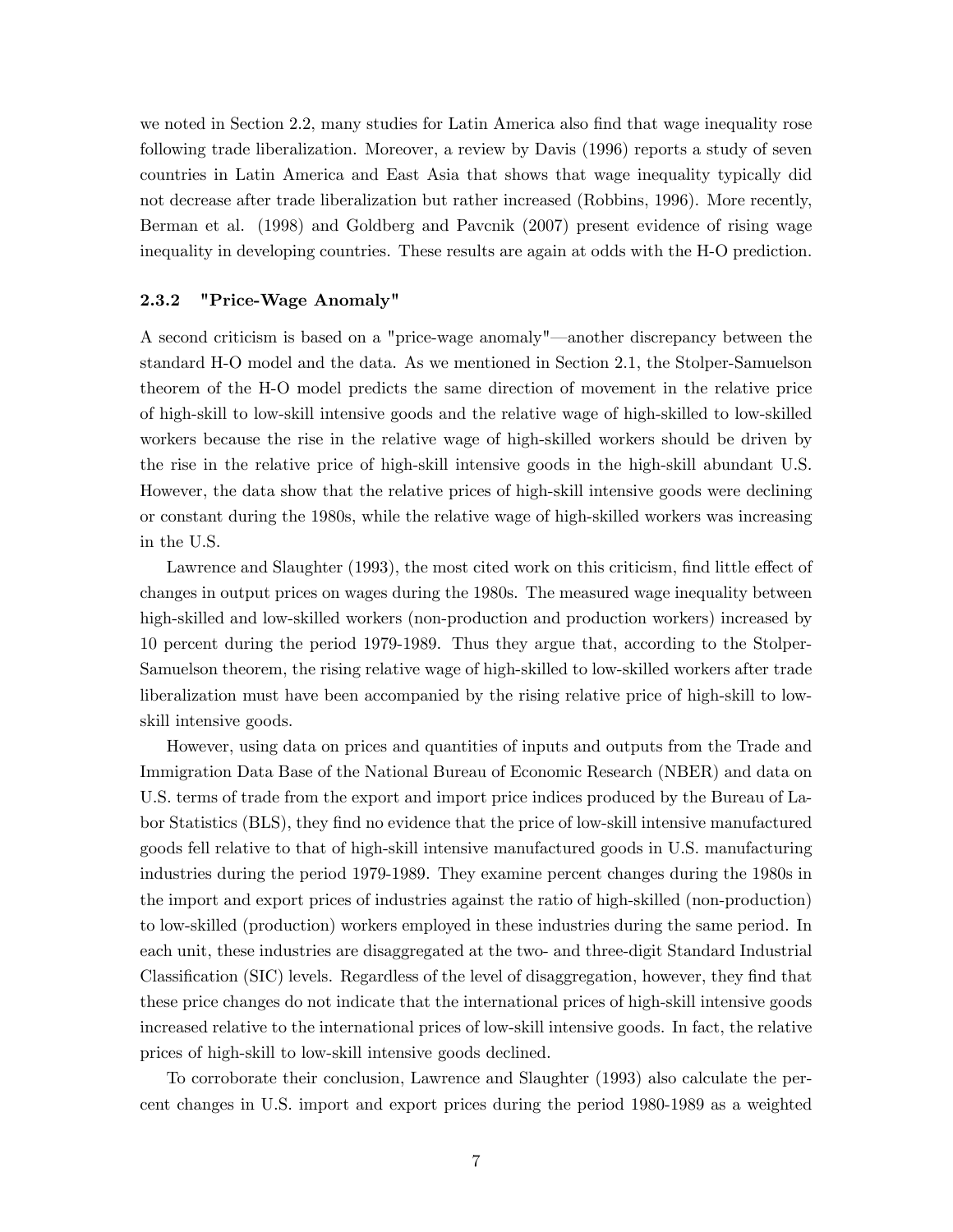sum of the 3-digit SIC price changes using the employment of either high-skilled (nonproduction) or low-skilled (production) workers as weights. They Önd that the average import price change using high-skilled workers as weights is 26.0 percent, while the change using low-skilled workers as weights is 28.1 percent. However, the average export price change using high-skilled workers as weights is 26.3 percent, while the change using lowskilled workers as weights is 30.0 percent. Thus, in both cases of import and export prices, the average price change using high-skilled workers as weights is lower than the change using low-skilled workers as weights. This result again indicates that the international prices of low-skill intensive goods slightly increased relative to the international prices of high-skill intensive goods.

This decrease in the relative international prices of high-skill intensive goods allowed the authors to conclude with confidence that the Stolper-Samuelson mechanism did not have much influence on U.S. relative wages during the 1980s and that no regression analysis is necessary for this conclusion. Needless to say, a regression analysis would have been necessary if the relative international prices of high-skill intensive goods had instead increased, to determine the degree to which the Stolper-Samuelson mechanism contributed to the increased U.S. skill premium compared to other possible factors.

It should be noted that some economists disagree with Lawrence and Slaughter's finding that imports have not contributed much to rising wage inequality in the U.S. Davis and Topel comment on in Lawrence and Slaughter (1993) as follows: "Those disagreeing with the authors' results suggested that their treatment of technological change in the U.S. economy as exogenous may be hiding the effects of trade on wages. Paul Romer, John Helliwell, and Martin Baily all argued that technological change cannot be considered exogenous because some portion of apparent technological change in the United States is driven by the globalization of production, as low-skilled, labor-intensive manufacturing tasks gradually move from the United States to low-wage countries, such as Mexico, while the most skillintensive jobs continue to be performed in the United States." (Lawrence and Slaughter, 1993, p. 221)

### 2.3.3 The Small Volume of Trade

A third criticism is based on the volume of trade. As we have seen in Section 2.1, Wood  $(1994)$  empirically argues that there is a significant effect of trade on wage inequality. Tradebased explanations for increased wage inequality, however, have often been criticized due to the small volume of trade, as shown in Figure 2.

Krugman (1995) provides numerical examples to explain why the small volume of trade in the U.S. makes it unlikely that trade can account for the change in wages. He develops a computable general equilibrium model of world trade to determine the degree to which the growing exports of newly industrializing economies (NIEs) affect OECD labor markets. The model has the two countries (the aggregate OECD and the aggregate NIEs), two goods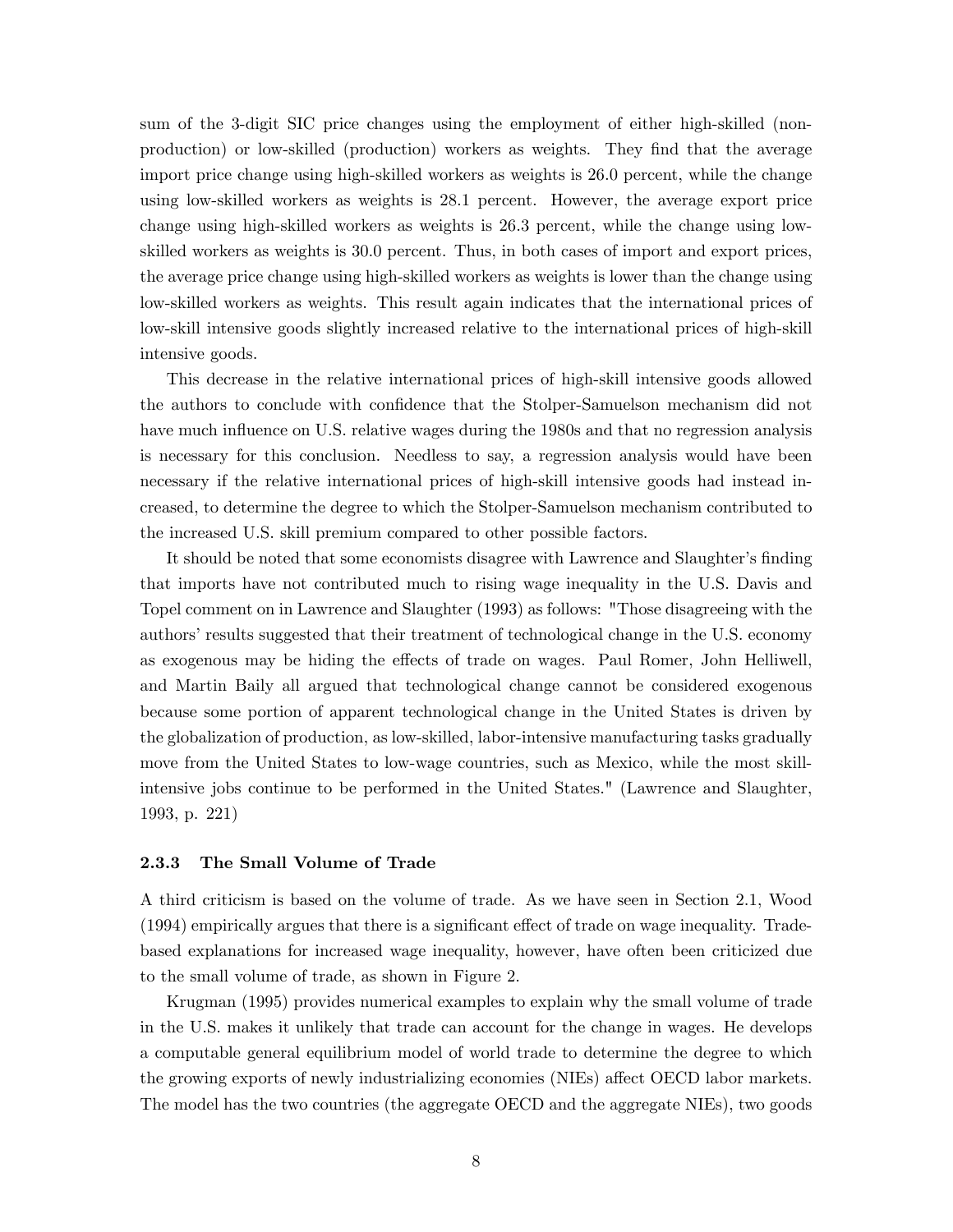(high-skill intensive good 1 and low-skill intensive good 2), and two factors (high- and low-skilled workers). The markets are perfectly competitive. The production and utility functions are Cobb-Douglas.

The effects of opening trade between the OECD and the NIEs can be represented by Figure 3. Point A shows OECD autarky. After opening to trade, the relative price of highskill intensive good 1 to low-skill intensive good 2 increases, and, as a result, production moves to  $Q$  while consumption moves to  $C$ . In world equilibrium, the NIEs' offer curve (drawn backward with its origin at Q) passes through  $C$ —OECD exports are equal to NIEs imports, and vice versa.

To make the model computable, he uses past empirical results to set parameter values, and by using the Cobb-Douglas production and utility functions he also specifies elasticities (unitary elasticities for simplicity) in production and consumption. He then asks what changes in relative wages and prices would be consistent with the observed NIEs trade.

His answer is that NIEs trade on the scale actually seen should be associated with a fairly small change in the relative wage of high-skilled to low-skilled workers and a very small change in the relative price of high-skill to low-skill intensive goods. In fact, his exercise shows that a 3 percent increase in the relative wage of high-skilled workers from its autarky level is large enough to imply NIEs exports of 2.2 percent of OECD gross product, which is greater than the actual share of NIEs manufactures in OECD spending. It is also shown that this wage increase is associated with a rise of only 1 percent in the relative price of the high-skill intensive good. He thus concludes that for plausible parameters, the change in relative prices associated with the size of NIEs trade should be well within measurement error. In other words, actual changes in relative prices should reflect a whole host of characteristics besides trade.<sup>9</sup>

In summary, as commented on by Cooper in Krugman (1995), Krugmanís results nicely show the effects of import competition on the basis of simple traditional trade theory and then identify why the plausible effects are small. It seems that the simplicity of his theory makes his research more notable. As will be shown in Section 5, the model by Kurokawa  $(2011a)$  shares this simplicity with Krugman's model. Contrary to Krugman's simple model, however, Kurokawa's simple model will show the theoretical possibility that trade, even when small in volume, significantly contributes to an increase in the skill premium.

Here, it should be noted that Krugman (2008) recently argues that, due to the increase in U.S. trade with low income countries and the growing fragmentation of production, it is no longer safe to assume that the effect of trade on wage inequality is miniscule, although he admits that it is hard to prove the actual effect.

It should also be noted that trade seems small in volume in terms of U.S. GDP; however, it is not small from the Mexican perspective. U.S.-Mexican trade as a fraction of Mexican GDP, for example, was 23.9 percent in 1994 and 42.6 percent in 2000, although it was 1.4

<sup>&</sup>lt;sup>9</sup>We note that, for alternative views, see Deardorff (2000), Leamer (2000), and Panagariya (2000).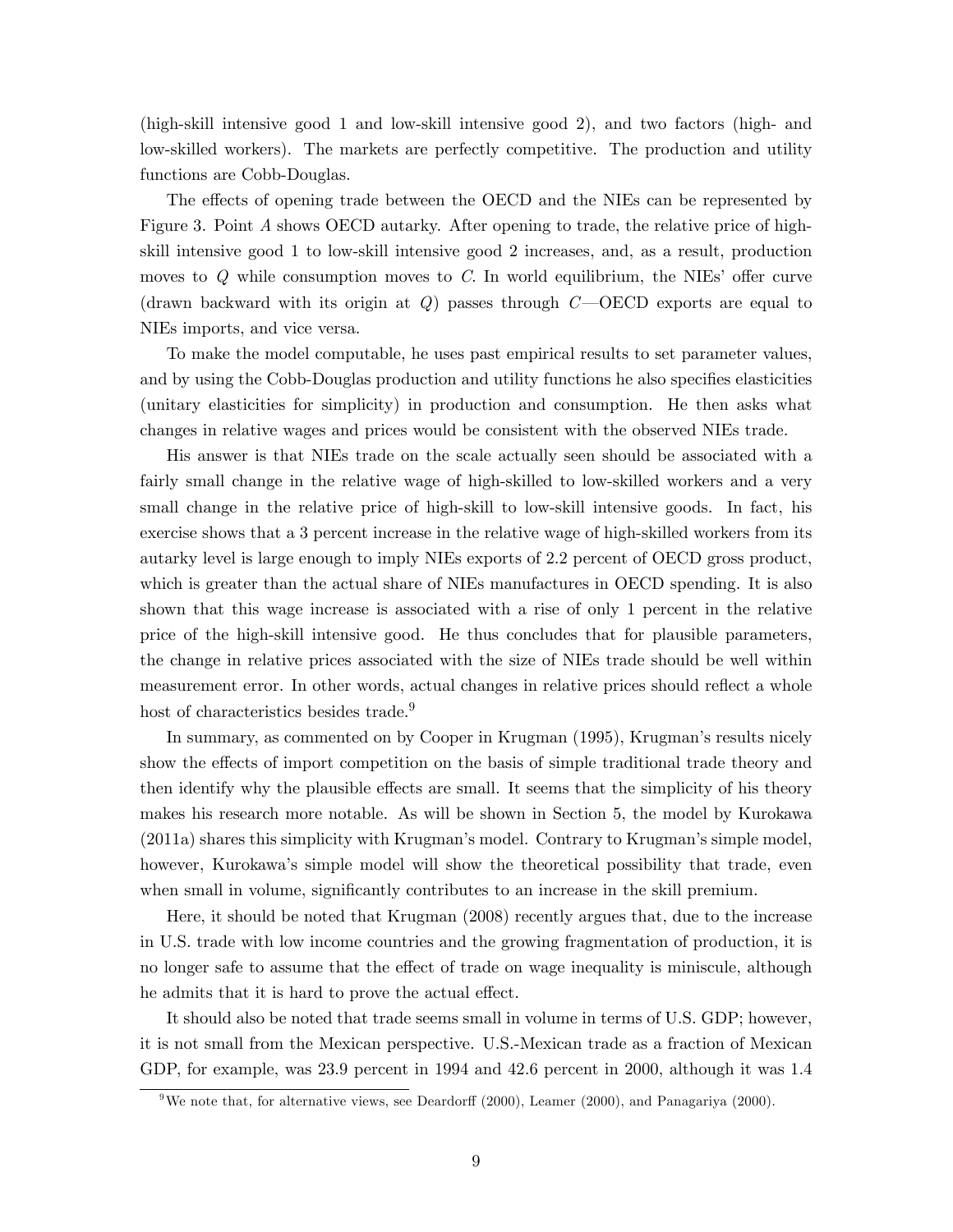percent in 1994 and 2.5 percent in 2000 as a percentage of U.S. GDP. It thus seems that people tend to look at the volume of trade only in terms of U.S. national income.

## 3 Technology-Based Explanations

Mainly due to these three criticisms, as shown in Section 2.3, trade-based explanations for rising wage inequality have been limited among economists. Conversely, the primary explanations have been based on skill-biased technological change.<sup>10</sup>

#### 3.1 Capital-Skill Complementarity

A variety of explanations for skill bias are possible. For instance, Krusell et al. (2000) consider the possibility of capital-skill complementarity and provide a technology-based explanation for increased wage inequality that fits the theory and data.

They develop the following four-factor aggregate production function that distinguishes among capital structures  $(k_{st})$ , capital equipment  $(k_{et})$ , low-skilled workers  $(u_t)$ , and highskilled workers  $(s_t)$  and allows for different elasticities of substitution among factors:

$$
G(k_{st}, k_{et}, u_t, s_t) = k_{st}^{\alpha} \left[ \mu u_t^{\sigma} + (1 - \mu) \left( \lambda k_{et}^{\rho} + (1 - \lambda) s_t^{\rho} \right)^{\sigma/\rho} \right]^{(1 - \alpha)/\sigma}
$$

:

In this specification, the elasticity of substitution between equipment and low-skilled workers is given by  $1/(1 - \sigma)$ , and the elasticity of substitution between equipment and high-skilled workers is given by  $1/(1 - \rho).^{11}$ 

To assess how the skill premium has been affected by changes in factor inputs, they estimate the parameters of their model using U.S. time series data during the period 1963- 1992. They find that  $\sigma = 0.401$  and  $\rho = -0.495$ :  $\sigma > \rho$ . Thus the elasticity of substitution between capital equipment and low-skilled workers,  $1/(1 - \sigma) = 1.67$ , is higher than that between capital equipment and high-skilled workers,  $1/(1 - \rho) = 0.67$ : capital-skill complementarity. With this empirically plausible difference in substitution elasticities, changes in observed factor inputs can account for most of the variation in the skill premium during the period.

They thus conclude that a sharp decrease in equipment prices in the 1980s led to an increase in the demand for high-skilled workers, who were complements for this equipment, and a decrease in the demand for low-skilled workers, who were substitutes. Hence, the relative demand for and thus the relative wage of high-skilled to low-skilled workers increased. This technology-based explanation is consistent with the decrease in the price of high-tech goods and the increase in wage inequality both in the U.S. and in Mexico. It is thus implied

<sup>&</sup>lt;sup>10</sup>For example, see Katz and Autor (1999), Acemoglu (2002), and Acemoglu and Autor (2011) for a survey on technological change and wage inequality.

 $11$  See Saito (forthcoming) for the history of the constant elasticity of substitution (CES) function.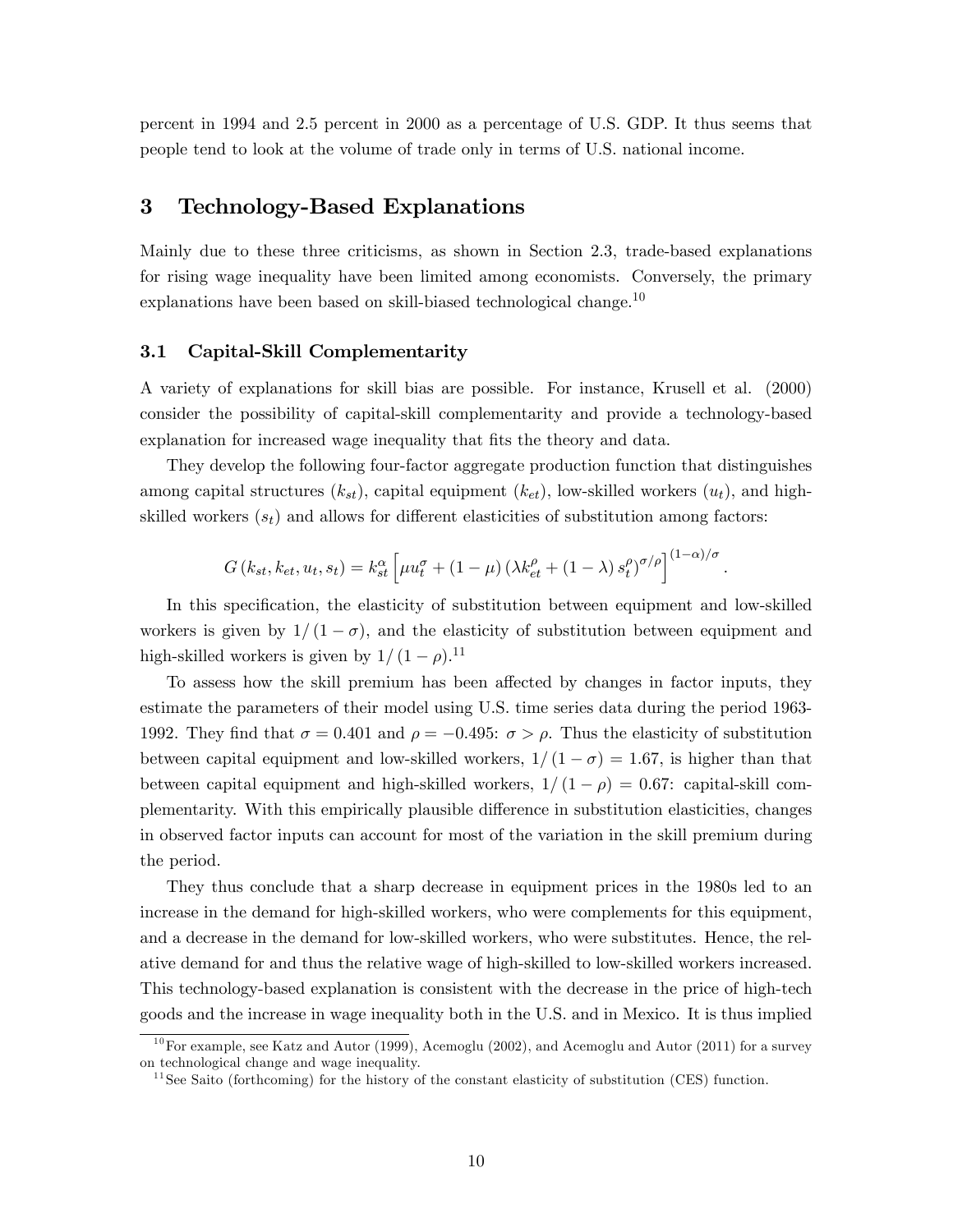that the most significant competition that low-skilled workers in the U.S. face is not foreign workers but the combination of high-tech equipment and high-skilled workers in the  $U.S.<sup>12</sup>$ 

It should be noted that the hypothesis of capital-skill complementarity was first formalized by Griliches (1969). As documented by Mendez (2002), there is now a vast literature on capital-skill complementarity initiated by Griliches. Most studies before the mid 1990s are skeptical about the empirical relevance at the aggregate level of this capital-skill complementarity. Using different methodologies, however, recent studies take the opposite view and explicitly link capital equipment to rising wage inequality. Goldin and Katz (1998), for example, document the importance of capital-skill complementarity during the period 1909- 1929. This period has two features that make it comparable to the 1980s and the 1990s. The 1909-1929 period experienced both significant technological change and a substantial increase in wage inequality. Compared to these past studies, Krusell et al. (2000) go even further and find that most of the wage inequality shift during the 1960s-1980s in the U.S. can be accounted for by the capital-skill complementarity hypothesis. Their mechanism is straightforward, as we have seen in the above discussion. Lindquist (2005) is a Swedish version of the Krusell et al. (2000) study.

#### 3.2 Other Technology-Based Explanations

Several other studies also relate skill-biased technological change to wage inequality (Katz and Murphy, 1992; Berman et al., 1994; Berndt and Morrison, 1995; Autor et al., 1998; Berman et al., 1998; Machin and van Reenen, 1998; Katz and Autor, 1999). For example, Berman et al. (1998) find strong evidence for pervasive skill-biased technological change in developed countries—the same manufacturing industries simultaneously increased demand for skills in different countries. They also show evidence consistent with skill-biased technological change in developing countries. Katz and Autor (1999) argue that the only explanation consistent with the increase in the relative wage and employment of high-skilled to low-skilled workers is that there has been an outward shift in the demand for high-skilled workers since the mid-1980s. Berman et al. (1994) and Krugman and Lawrence (1994) also document that the relative employment of high-skilled to low-skilled workers increased in U.S. manufacturing sectors during the 1980s.

Although technology-based explanations have been supported by most economists, there were also a few criticisms. Recall Wood (1994), who blamed growing trade for increased inequality, as we have seen in Section 2. As noted by Williamson (1997), Wood dismissed skill-biased technological change as a potential explanation for increased wage inequality because labor and total factor productivity growth both slowed during the 1980s. Wood also argued that the pattern of increasing wage inequality in the North favored a trade

 $12$ Alvalez-Cuadrado and Van Long (2011) focus on sectoral differences in the elasticity of substitution between capital and labor to provide an alternative source for technology-driven structural change consistent with balanced growth at the aggregate level.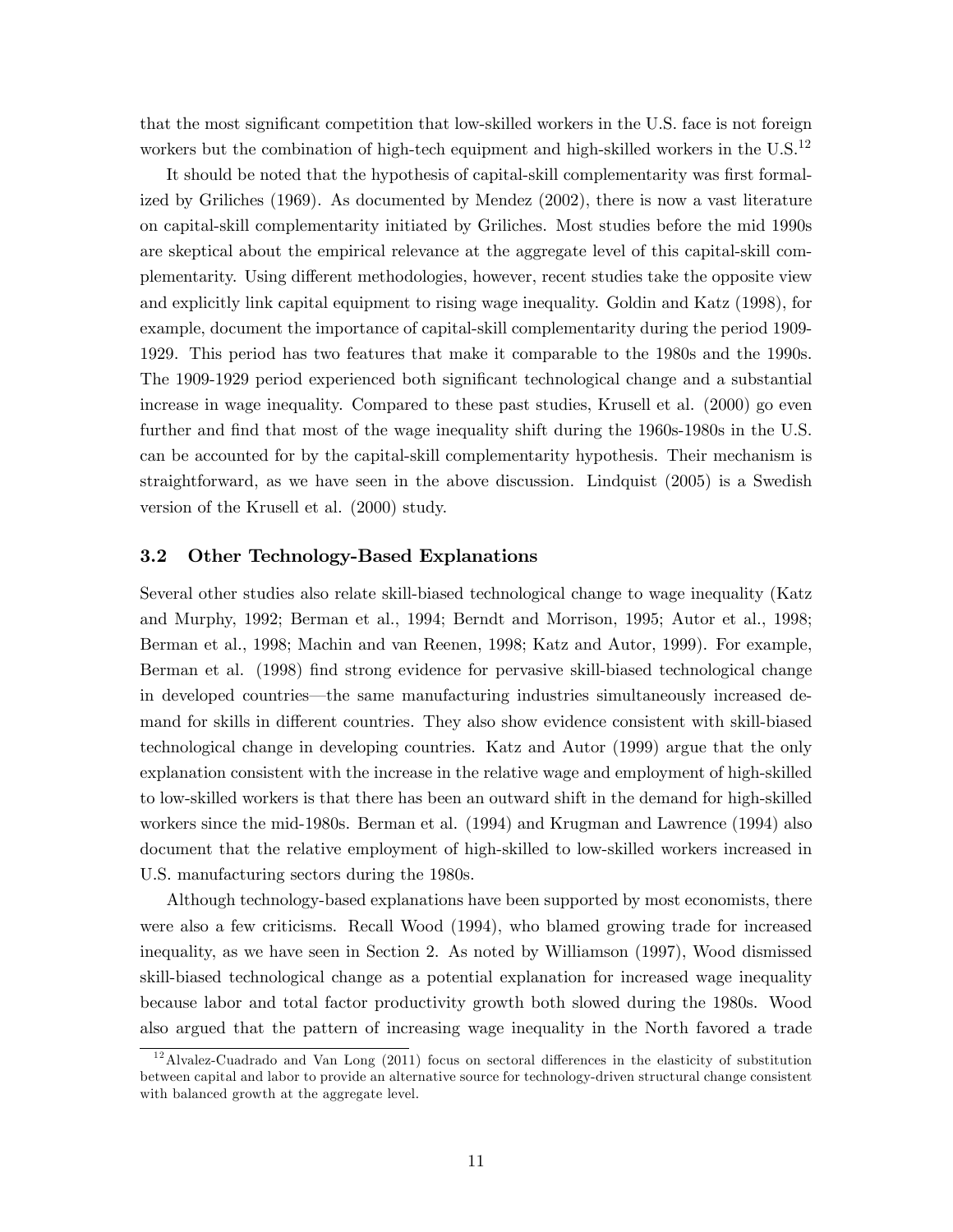explanation because there was no cross-country association between wage inequality trends and technological progress. That is, technological progress did not necessarily occur in every developed country in which wage inequality increased.

It should also be noted that many empirical studies have investigated skill-biased technological change at the worker-, firm-, and sector-level, but linkages across sectors have been ignored, despite the fact that more than half of a final product's value is embedded in intermediates. Voigtländer (2012) shows that skill upgrading in one sector goes hand-in-hand with increasing skill demand in many other sectors because of linkages that operate through the use of intermediate products (an intersectoral technology-skill complementarity).

## 4 Resolutions of the Anomalies

With very few exceptions, economists have tended to disagree with trade-based explanations for increased wage inequality on the basis of the anomalies—the gaps between the data and the standard H-O model—and thus blame skill-biased technological change. A few economists, however, have been successful in resolving the anomalies on the basis of trade models.

#### 4.1 Foreign Direct Investment and Outsourcing

One of the notable resolutions of the anomalies is based on foreign direct investment and outsourcing. Feenstra and Hanson (1996) show that foreign direct investment shifts production activities from the North to the South and thus increases the North's outsourcing of low-skill intensive goods to the South, and these goods are high-skill intensive goods by the South's standards. Thus the skill intensity of production rises in both the North and the South. This globalization, interpreted as foreign direct investment from the North to the South, increases the relative demand and thus the relative wage of high-skilled to low-skilled workers in both the North and the South.<sup>13</sup>

To explain this mechanism, they provide a model with a continuum of intermediate goods indexed by  $z \in [0, 1]$ . Higher z reflects higher skill intensity of production. Capital is complementary with high-skilled workers, and the North has more capital and more highskilled workers than the South. Figure 4 shows the locus of minimum costs for intermediate goods produced in the North and South denoted  $C_N C_N$  and  $C_S C_S$ , respectively. It can be shown that in equilibrium there is a cutoff  $z^*$  such that the South produces intermediate goods in  $[0, z^*]$  while the North produces intermediate goods in  $[z^*, 1]$ .

Consider a capital flow—foreign direct investment—from the North to the South. This capital áow lowers the return to capital in the South and raises it in the North. This will

 $13\,\text{We note that, by introducing southern technological catch-up, Zhu and Trefler (2005) also employ a$ mechanism closely related to the mechanism developed by Feenstra and Hanson (1996). There are more recent papers that focus on the role of outsourcing/offshoring. For example, see Blinder (2006, 2009), Sayek and Sener (2006), Grossman and Rossi-Hansberg (2008), and Liu and Trefler (2008).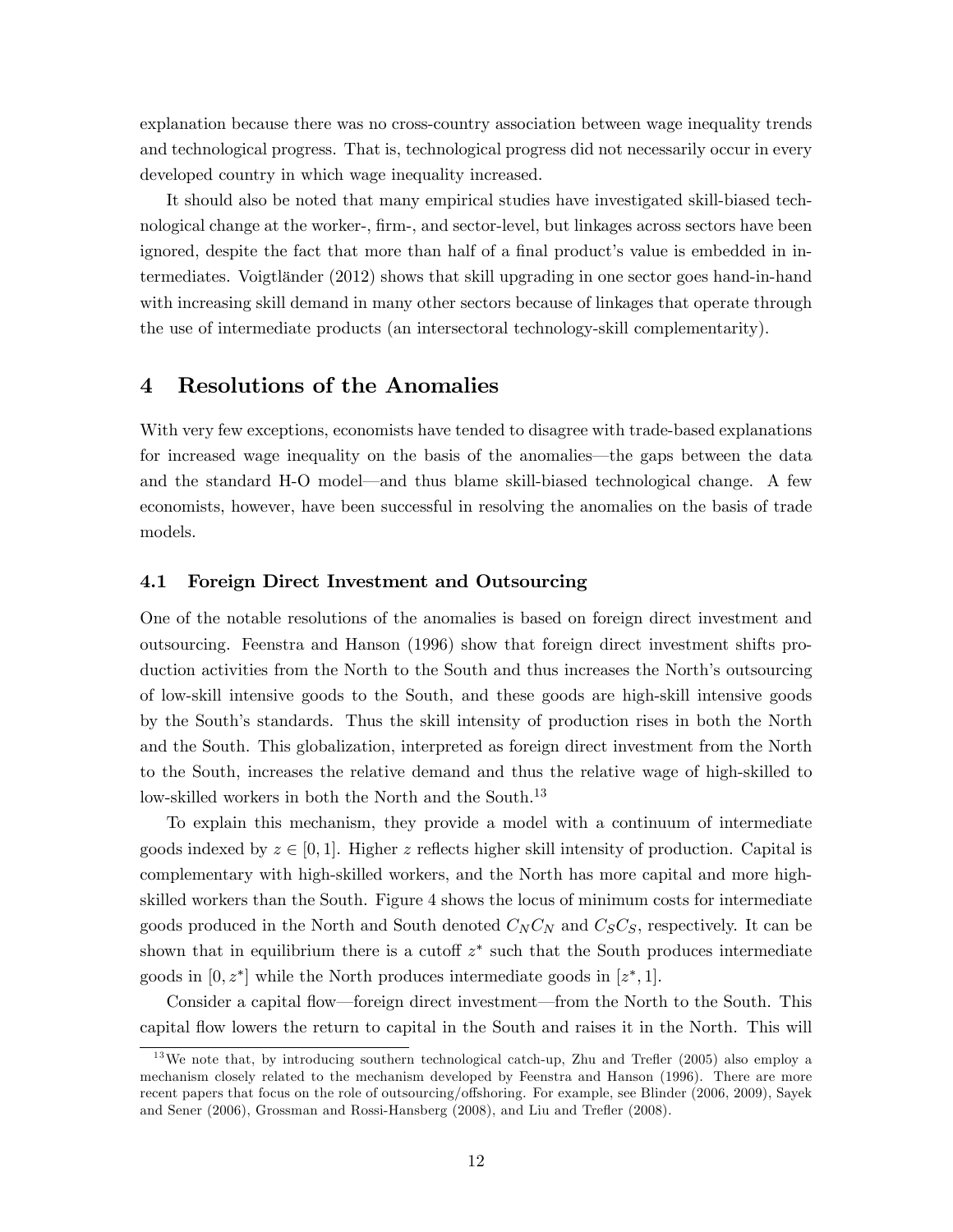lower the Southern costs locus  $C_S C_S$  in Figure 4, and raise the Northern locus  $C_N C_N$ , thus increasing the cutoff value of  $z^*$  to  $z'$ . Thus the activities in  $[z^*, z']$  now take place in the South rather than in the North. The activities in  $[z^*, z']$  are more high-skill intensive than any previously performed in the South. They are, however, less high-skill intensive than any that now occur in the North. As a result, this increases the average skill intensiveness of production in both countries, which raises the relative demand and thus the relative wage of high-skilled to low-skilled workers in both countries.

In the North, this increase in the relative wage of high-skilled workers is accompanied by the increase in the relative price of domestic production to imports. Feenstra and Hanson (1996) empirically confirm that domestic prices actually rose by more than import prices in the U.S. during the 1980s.

They next ask whether outsourcing due to growth in the South's relative capital stock can explain a significant part of the shift towards high-skilled workers in the U.S. To answer this question, using a panel data of 450 four-digit SIC U.S. industries, they perform regressions in which the share of high-skilled workers in the total wage bill should be explained on the basis of various industry variables including the change in the import share. They find that 15-33 percent of shifts towards high-skilled workers within U.S. manufacturing industries during the period 1979-1985 can be explained by the increasing import share.

#### 4.2 Role of Non-Traded Goods

Kremer and Maskin (2006) note that the model of Feenstra and Hanson (1996) shares with the other standard trade models the prediction that trade should be greatest between countries with the most different factor endowments; this is not observed. Related to this point, Xu (2003), for example, shows that in a model with endogenously determined nontraded goods, tariff rates in the South can have a U-shaped relationship with inequality, reducing wage inequality when tariff rates start at a high level and increasing it when they are initially lower.

To demonstrate this relationship, he formulates a model with two countries (North and South countries), two factors (high-skilled and low-skilled workers), a continuum of manufactured goods indexed by  $z \in [0, 1]$  that both countries produce using high-skilled workers, and an agricultural good that only the South produces using low-skilled workers. The South has a relative productivity advantage in low-index manufactures, and the North has such an advantage in high-index manufactures. In equilibrium, there will be cutoff indices  $0 < z^x < z^m < 1$  such that southern export goods in  $[0, z^x]$  are produced only in the South, southern import goods in  $[z<sup>m</sup>, 1]$  are produced only in the North, and goods in  $[z^x, z^m]$  are produced in both countries and are not traded. Southern trade liberalization due to a tariff reduction in this model decreases the range of non-traded goods through the import expansion effect and the export expansion effect. The import expansion effect decreases  $z^m$ , thus decreasing the demand for high-skilled workers in the South. The export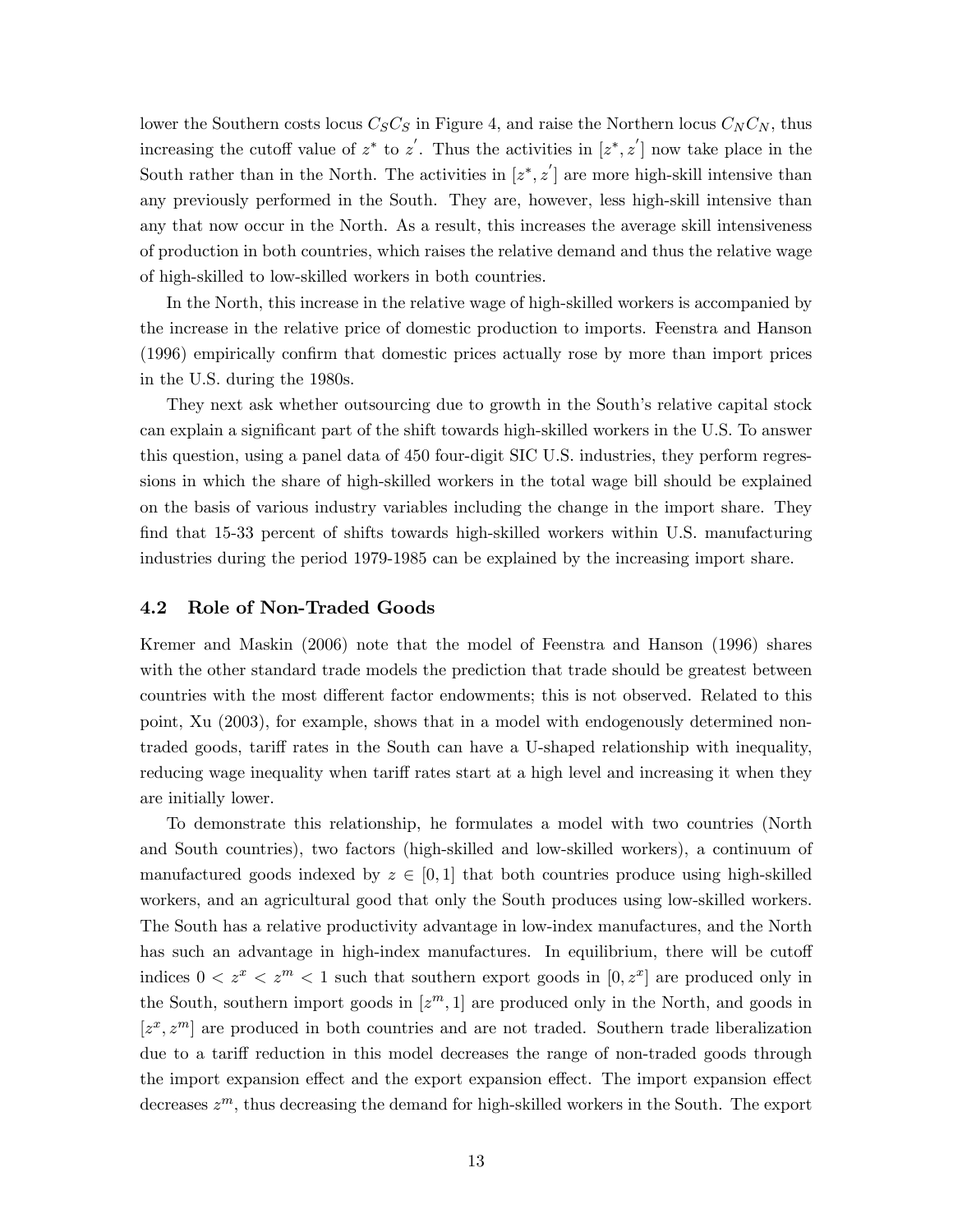expansion effect, however, increases  $z^x$ , thus increasing the demand for high-skilled workers in the South as in the model of Feenstra and Hanson (1996). He shows that the export expansion effect dominates for low initial tariff rates, while the import expansion effect dominates for high initial tariff rates. Trade liberalization due to a tariff reduction thus produces a U-shaped effect on inequality in the South. A similar argument shows that the same is true for the North.

It should also be noted that Feenstra and Hanson (1996) resolve the anomalies on the basis of a "skill intensity reversal": intermediate goods that are produced in the South and relatively high-skill intensive within the South are relatively low-skill intensive within the North.<sup>14</sup> As will be discussed in Section 5.3, however, this assumption poses an empirical challenge, as past research has found little evidence for the so-called "factor intensity reversal." In fact, as documented by Kurokawa (2011b), we could not observe any clear-cut skill intensity reversal in the late 1980s when the skill premiums in the U.S. and Mexico actually began to rise. Kurokawa (2011a), however, successfully provides a simple resolution of the anomalies observed in the late 1980s and early 1990s without assuming this skill intensity reversal, unlike Feenstra and Hanson (1996).

#### 4.3 Schumpeterian Mechanism

Another notable resolution of the anomalies is based on the Schumpeterian mechanism. Dinopoulos and Segerstrom (1999) show that trade increases the relative price of innovation (the reward for innovation relative to the current level of R&D difficulty), thus encouraging high-skill intensive R&D investment in each country. They also show that a contemporaneous correlation between an index of the relative price of innovation and an index of the U.S. skill premium was 0.80 during the period 1963-1989. Acemoglu (2003) shows that trade "induces" skill-biased technological change in the U.S., and this improved technology can be transferred to other countries by spillover effects.<sup>15</sup> Thus these explanations also demonstrate the rise in relative demand and, hence, the relative wage of high-skilled to low-skilled workers in each of the trading countries. This can occur without a rise in the relative price of high-skill to low-skill intensive goods.

We, however, note that Acemoglu (2003) might not be successful in explaining the fact that the U.S. and Mexico exhibited surprisingly similar timing in the increase in the skill premium. This is because the increase in the skill premium in Mexico should be driven by the spillover effects in his model, but this spillover process usually takes many years.

We also note that, while emphasizing that trade can increase the skill premium in each

 $14$ We note that, even if a good has the same skill intensity in both the North and the South, this good can be relatively low-skill intensive compared to other goods within the North but relatively high-skill intensive within the South. In the following discussion, the word "skill intensity reversal" refers to the reversal of relative skill intensities between the two countries.

<sup>&</sup>lt;sup>15</sup>Using a heterogeneous-firm trade model a la Melitz  $(2003)$ , Bas  $(2012)$  links firms' export to skill-biased technology to show a within-industry increase in the skill premium. Burstein et al. (2012) link trade to the skill premium through capital-skill complementarity (skill-biased technology).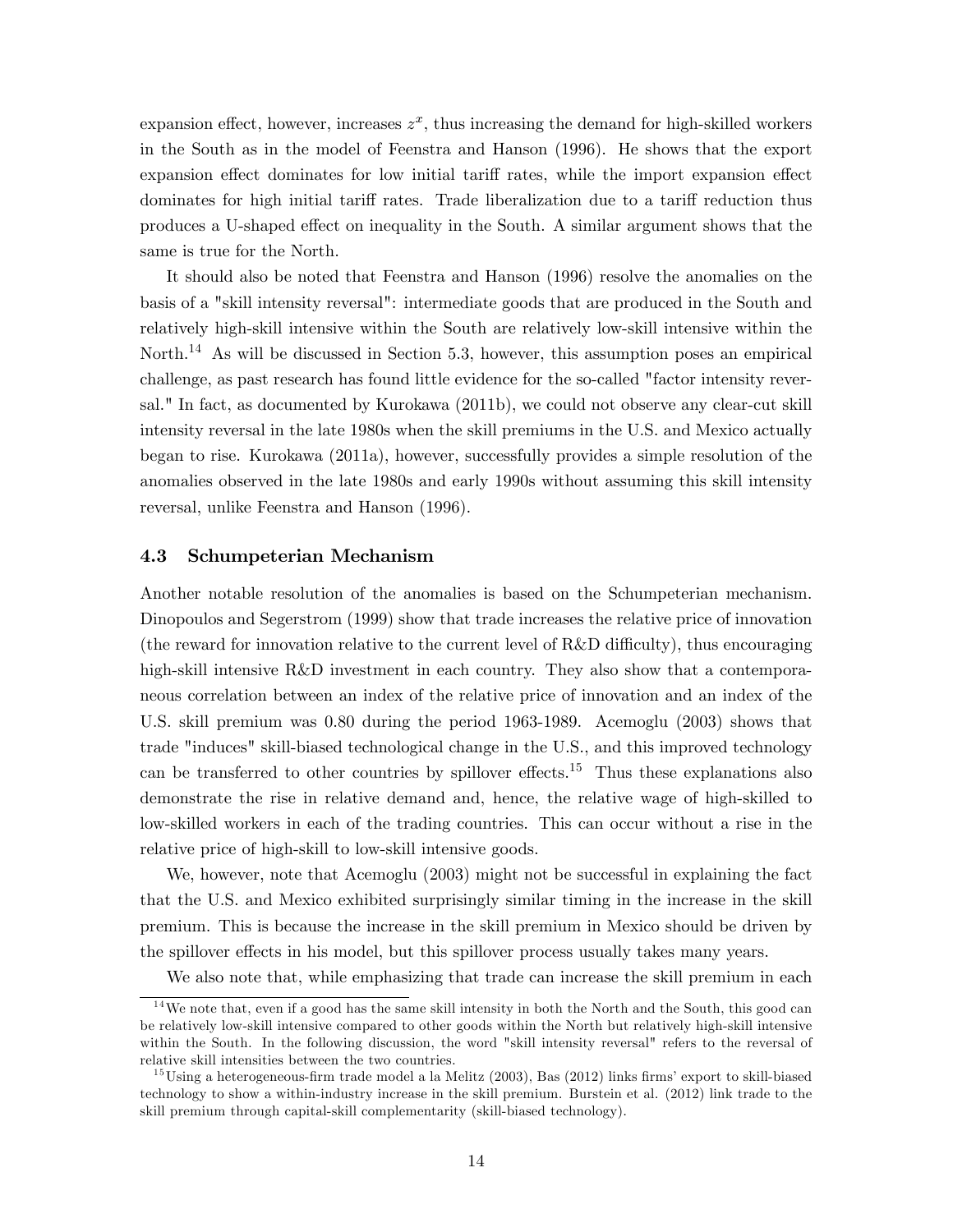of the trading countries, all the studies presented above do not disagree that technological change has played an important role.

## 5 Our Alternative Resolutions

#### 5.1 Variety-Skill Complementarity

Compared to the previous studies discussed in Section 4, Kurokawa (2011a) provides a simpler resolution of the anomalies. The resolution is based on a straightforward application of the well-known model of variety trade in intermediate goods developed by Ethier (1982).<sup>16</sup> The variety trade in differentiated intermediate goods increases the variety of intermediate goods used by the Önal good in both countries. The increased variety of intermediate goods then can increase the variety of tasks to be handled and thus corresponds to higher demand for high-skilled workers. Through this variety-skill complementarity, the relative demand and thus the relative wage of high-skilled to low-skilled workers—the skill premium—rises in both countries.<sup>17</sup> This can occur without a rise in the relative price of high-skill to low-skill intensive goods. Using the data from the period prior to the implementation of NAFTA, he also provides several numerical examples that illustrate that small amounts of variety trade can produce a significant increase in the relative wage.

This linking of imports of new foreign varieties—increases in the extensive margin of imports—to wage inequality is compatible with available empirical evidence. Figure 5 plots the  $1980-2000$  data on growth in what Kehoe and Ruhl  $(2009)$  call the "least traded goods" in U.S. manufacturing imports from Mexico for 1980 and on the growth in the relative wage of high-skilled to low-skilled workers in U.S. manufacturing industries. Figure 6, however, plots the growth in the "least traded goods" in Mexican manufacturing imports from the U.S. for 1980 and the growth in the relative wage in Mexican manufacturing industries during the same period.

Kehoe and Ruhl (2009) classify the set of goods that accounts for only 10 percent of trade as the "least traded goods." Here, the growth in the least traded goods is employed to measure the increase in the extensive margin of trade. The data for the growth in least traded goods are the Standard International Trade Classification (SITC) (revision 2) 3digit manufacturing data from the OECD International Trade by Commodities Statistics (ITCS).<sup>18</sup> The source of data for the U.S. and Mexican relative wages is the same as for

 $18$  See Kehoe and Ruhl (2009) for the detailed procedure used to construct figures 5 and 6. Note that the

<sup>&</sup>lt;sup>16</sup>Ethier's (1982) model is an intermediate-goods version of Krugman's (1979) model of variety trade in final goods.

 $17$  Dinopoulos et al. (2011) also link variety trade to wage inequality. Their model, however, modifies the one-sector Krugman (1979) model of variety trade in Önal goods by introducing quasi-homothetic preferences for varieties and non-homothetic technology in the production of each variety, thus relating an increase in the output of each variety—not an increase in the number of variety—to an increase in the relative demand for high-skilled workers by each variety (output-skill complementarity). Sato and Yamamoto (forthcoming) also link variety trade in Önal goods to the skill premium. Zhang (2012) links variety trade in services to the skill premium.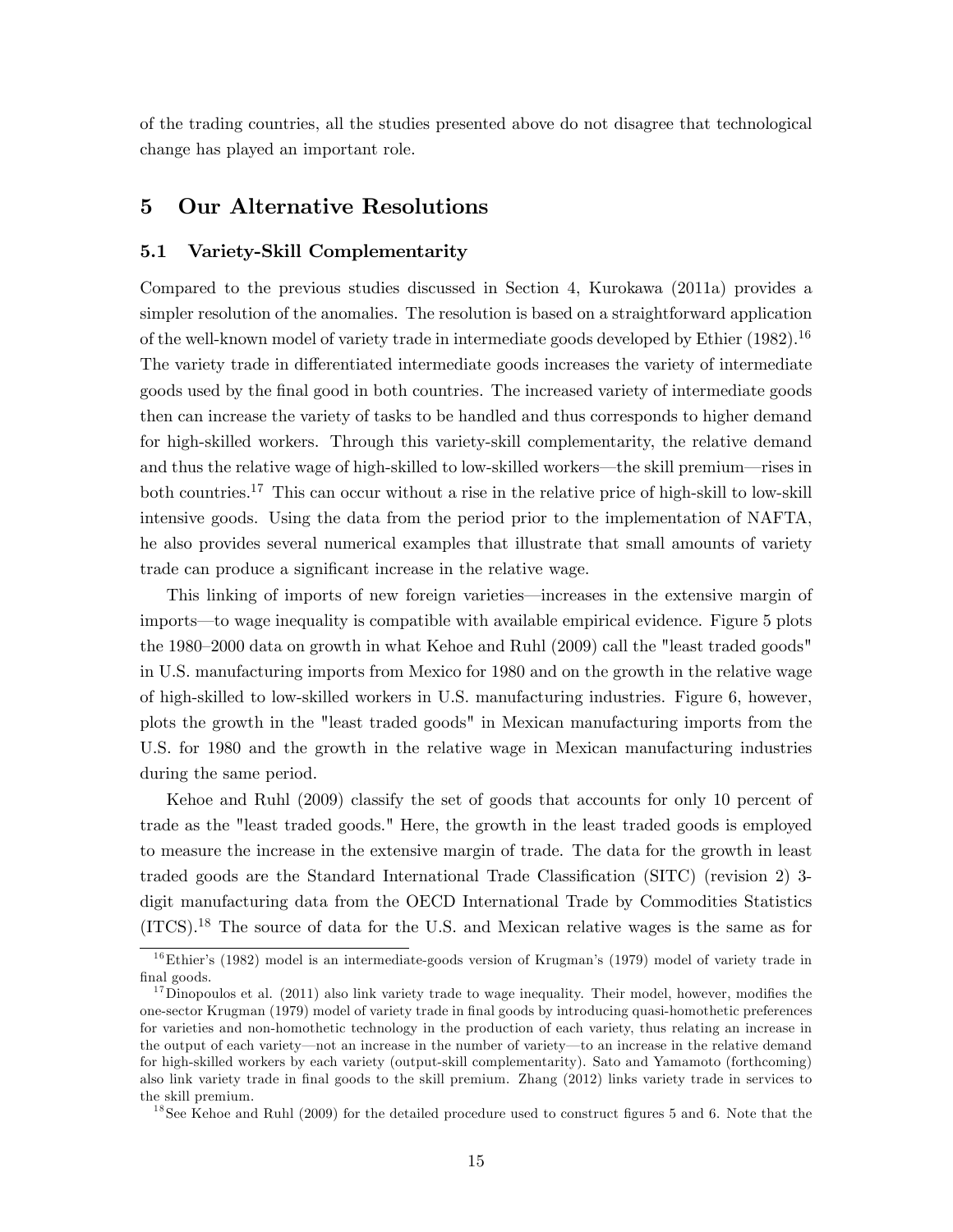Figure 1.

As can be seen in figures 5 and 6, the least traded goods that account for 10 percent of U.S. manufacturing imports from Mexico in 1980 account for 42.5 percent in 2000, and the least traded goods that account for 10 percent of Mexican manufacturing imports from the U.S. in 1980 account for 17.5 percent in 2000. This indicates that each country started importing goods that it had not imported previously or had only imported in small quantities, thus indicating that the variety of manufactured imports increased in each country. Moreover, these figures reveal that this growth in the least traded goods was highly correlated with the growth in the relative wage in each country over  $1980-2000$ . In fact, the correlation between these two series was high in each country: it was 0.932 and 0.947 in the U.S. and Mexico, respectively. Thus linking the extensive margin of imports to the skill premium is compatible with this evidence in both countries.

Here, it is worth noting that the method developed by Kehoe and Ruhl (2009) used in Kurokawa  $(2011a)$  for measuring the extensive margin is different from methods used in the few previous studies of the extensive margin.

Hummels and Klenow (2005) and Broda and Weinstein (2006), for example, classify a good as not traded if the value of trade is zero, and Evenett and Venables (2002) classify a good as not traded if its yearly value of trade is less than or equal to 50,000 1985 U.S. dollars, regardless of the country being studied. In Kehoe and Ruhl's (2009) definition of a non-traded good, however, goods with very small but nonzero amounts of trade can also be considered, and the actual dollar value of the 10 percent cutoff can differ across countries. Hence, non-traded goods in a country are determined based on the relative importance of goods in the countryís trade. This country-variant method developed by Kehoe and Ruhl has been widely used. Sandrey and van Seventer (2004), Mukerji (2009), Amarsanaa and Kurokawa (2012), and Atolia and Kurokawa (2012a), for example, use the method to measure the extensive margin of trade, as does Kurokawa (2011a).

#### 5.2 A Quantitative Analysis of Import Variety and Skill Premium

As we discussed in Section 5.1, Kurokawa (2011a) has provided a simple resolution of the anomalies. However, this poses a quantitative challenge. This is because no past studies have quantified how much of the increase in the skill premium can be accounted for by the change in the extensive margin of imports. Atolia and Kurokawa (2012a) formulate a static applied general equilibrium model and then calibrate it to Mexican data for  $1987^{19}$ 

manufacturing imports in these figures include imports of both final and intermediate goods. Fortunately, however, much of the increase in trade has been in intermediate goods (Feenstra, 1998).

 $19$  Here, applied general equilibrium analysis is defined to be the numerical implementation of general equilibrium models calibrated to data (Kehoe and Kehoe, 1994; Kehoe and Prescott, 1995). Recently, Cho and DÌaz (forthcoming) also apply applied general equilibrium analysis to trade and wage inequality in Slovenia. Note that some authors (e.g., Richardson, 1995; Bhagwati, 1998; Francois and Nelson, 1998) convincingly point out that a general equilibrium approach is the appropriate tool for analyzing the effects of trade on wage inequality.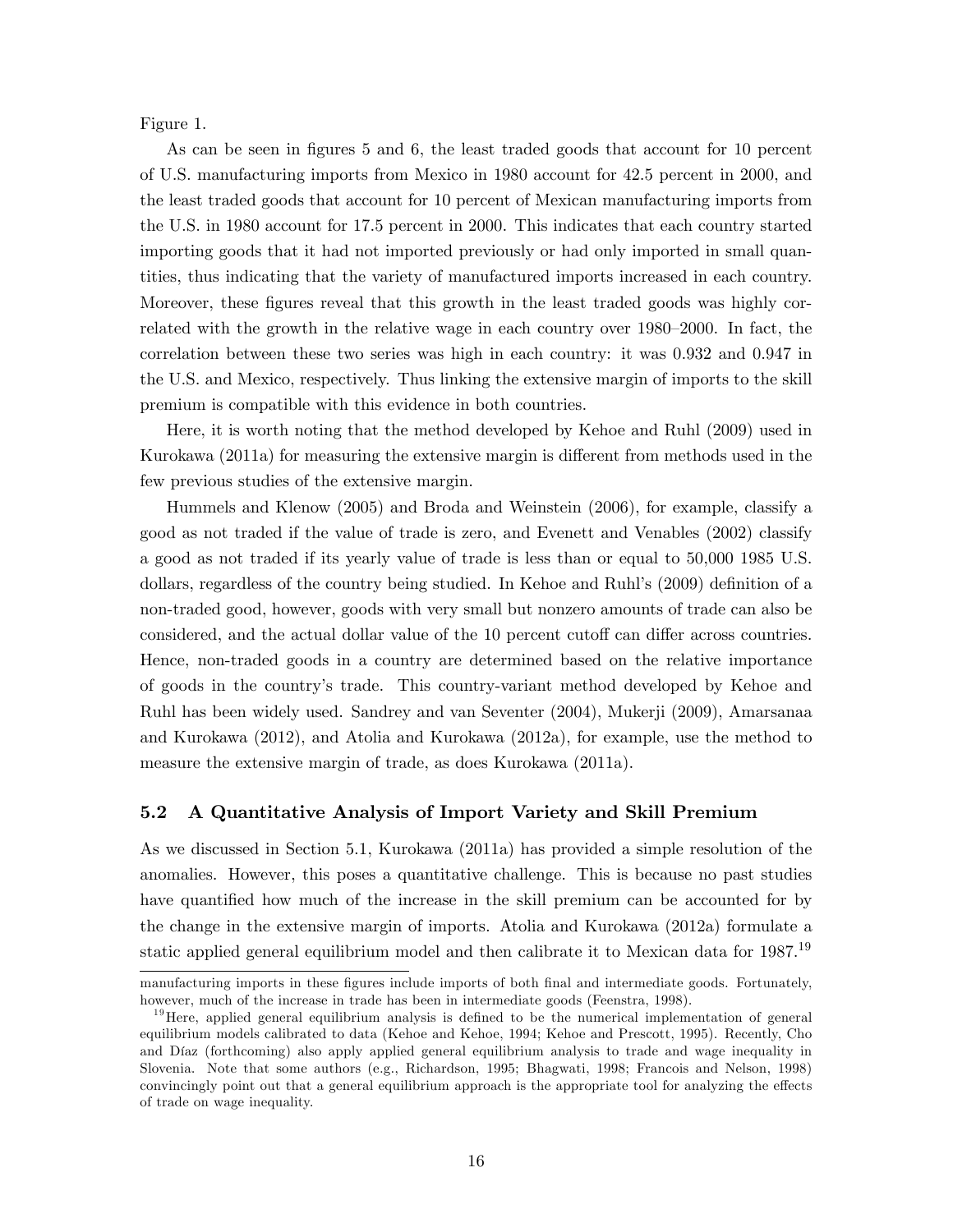In the calibrated model, their numerical experiments show how much of the increase in the Mexican skill premium can be accounted for by the extensive margin growth in Mexican manufactured imports from the U.S.

As in Kurokawa (2011a), Atolia and Kurokawa (2012a) also measure the growth in the extensive margin of imports by the growth in the share of the least traded goods in imports. Figure 7 plots the 1987-2000 data on the growth in the least traded goods in Mexican manufactured imports from the U.S. for 1987 and on the growth in the relative wage of high-skilled to low-skilled workers in Mexican manufacturing industries. The data for the share of the least traded goods are the SITC (revision 2) 4-digit manufacturing data from the OECD ITCS, and the data source for the relative wages is the same as that of Figure 1.

Figure 7 reveals that the least traded goods that account for 10 percent of Mexican manufactured imports from the U.S. in 1987 account for 19.5 percent in 1994. This indicates that over this period, Mexico started importing U.S. manufactured goods that it had not imported before or had only imported in small quantities, thus indicating that the variety of Mexican manufactured imports from the U.S. increased. The Ögure also reveals that the growth in the least traded goods was highly correlated with the growth in the relative wage in Mexico over 1987-2000. The correlation between these two series was high, 0.926, over the period. As can be seen, the extensive margin of manufactured imports was growing substantially before NAFTA was enacted in 1994, and it became stable thereafter. Similarly, the Mexican skill premium was also growing substantially before NAFTA and became stable (with a slight decrease) thereafter.

Their numerical experiments focus on the period 1987-1994, when both the extensive margin of manufactured imports and the skill premium were growing dramatically as shown in Figure 7. The numerical experiments show that the extensive margin growth in Mexican manufactured imports from the U.S. over 1987-1994 can raise Mexican skill premium by up to approximately 6.5 percent. However, the data show that the Mexican skill premium increased by 43.4 percent during the same period. Thus the results indicate that the growth in the extensive margin of manufactured imports can account for up to approximately 15 percent of the change in the Mexican skill premium over 1987-1994.

Atolia and Kurokawa (2012a), therefore, have quantitatively illustrated that the extensive margin of manufactured imports may be a channel that has a substantial effect on the increase in wage inequality in Mexico.

It should be noted that one of the most salient characteristics of the Mexican economy is maquiladoras. This export-processing sector imports intermediate inputs and then assembles them into Önal goods in a way that is similar to that modeled in Atolia and Kurokawa (2012a). Of course, low-skilled workers would be used more intensively than high-skilled workers in *maquiladoras* (intensity), but it is still possible that the demand for high-skilled workers increases more than that for low-skilled workers (complementarity). In fact, as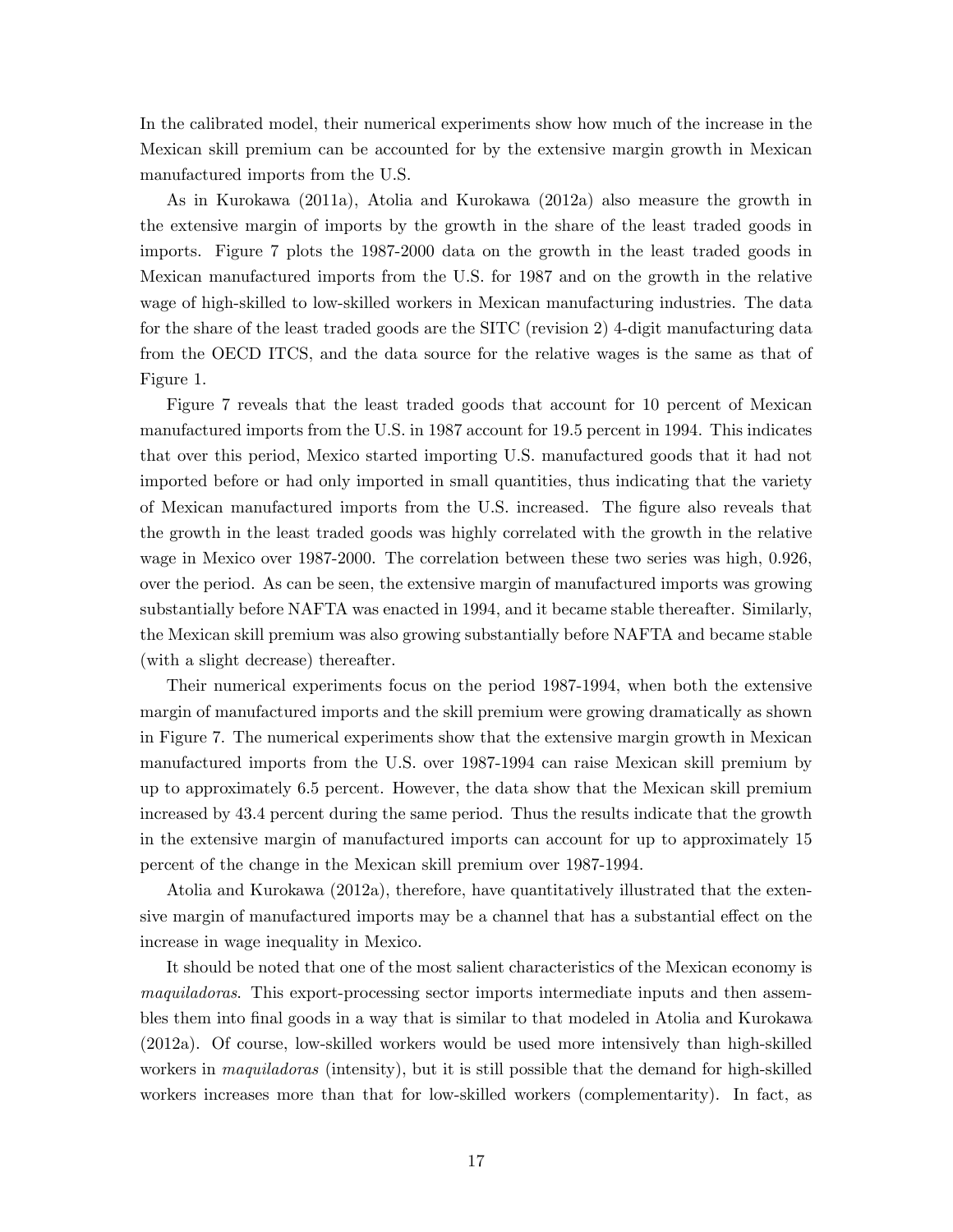emphasized by Feenstra and Hanson (1997), the demand for high-skilled workers increased along with the increase in imports from the U.S. in *maquiladoras*. Atolia and Kurokawa's experiments successfully capture both the intensity and the complementarity.

#### 5.3 Skill Intensity Reversal

Using data from the period following the implementation of NAFTA, Kurokawa (2011b) also presents an alternative simple resolution of the trade-wage inequality anomaly. As also documented by Reshef (2007), a rising skill premium in two countries can be explained simply by the H-O model assuming a "skill intensity reversal."<sup>20</sup> That is, U.S. exports to Mexico of goods that are relatively high-skill intensive compared to other goods in the U.S. but relatively low-skill intensive in Mexico will increase demand for U.S. high-skilled workers but decrease demand for Mexican low-skilled workers. Conversely, U.S. imports from Mexico of goods that are relatively low-skill intensive in the U.S. but relatively highskill intensive in Mexico will decrease demand for U.S. low-skilled workers but increase demand for Mexican high-skilled workers. Therefore, the relative demand and thus the relative wage of high-skilled to low-skilled workers will increase in both countries.

This assumption, however, poses a serious empirical challenge because little evidence for the so-called "factor intensity reversal" has been found in manufacturing industries in past empirical studies (Leontief, 1964; Ball, 1966; Moroney, 1967), thus supporting Samuelsonís (1951-1952) impression that a factor intensity reversal has much less empirical importance than theoretical interest.

Should we thus conclude that the H-O explanation with factor intensity reversal is theoretically interesting but empirically unimportant? The answer is no. This is because the so-called factor intensity reversal has so far referred only to a capital/labor intensity reversal. However, our focus is now on a skill intensity reversal. Unfortunately, no serious empirical work on skill intensity reversal has been done until now. Thus it is time to revive the factor intensity reversal controversy of the 1960s with the fresh viewpoint of a skill division among labor.

Kurokawa (2011b) shows clear-cut evidence for the existence of skill intensity reversal. U.S. net exports to Mexico of electronics products increased from 1994 to 2000.<sup>21</sup> As shown in figures 8 and 9, the electronics products were relatively high-skill intensive compared to the non-electronics products in the U.S. but relatively low-skill intensive in Mexico both in 1994 and in 2000.<sup>22</sup> U.S. net imports from Mexico of non-electronics products also increased

 $^{20}$ Using simulations, Reshef (2007) shows that tariff reductions can substantially increase the skill premium under the existence of skill intensity reversals.

 $^{21}$ In Kurokawa (2011b), the electronics industry is defined by the 2-digit SITC (revision 3) category 77, and the non-electronics industry is defined by all the other 2-digit SITC categories of U.S. manufacturing industries.

 $22$ Kurokawa (2011b) defines the 2-digit SIC 1987 category 36 and the 3-digit International Standard Industrial Classification (ISIC) (revision 2) category 383 as the U.S. and Mexican electronics industries, respectively. These approximately correspond to the 2-digit SITC (revision 3) category 77. He defines skill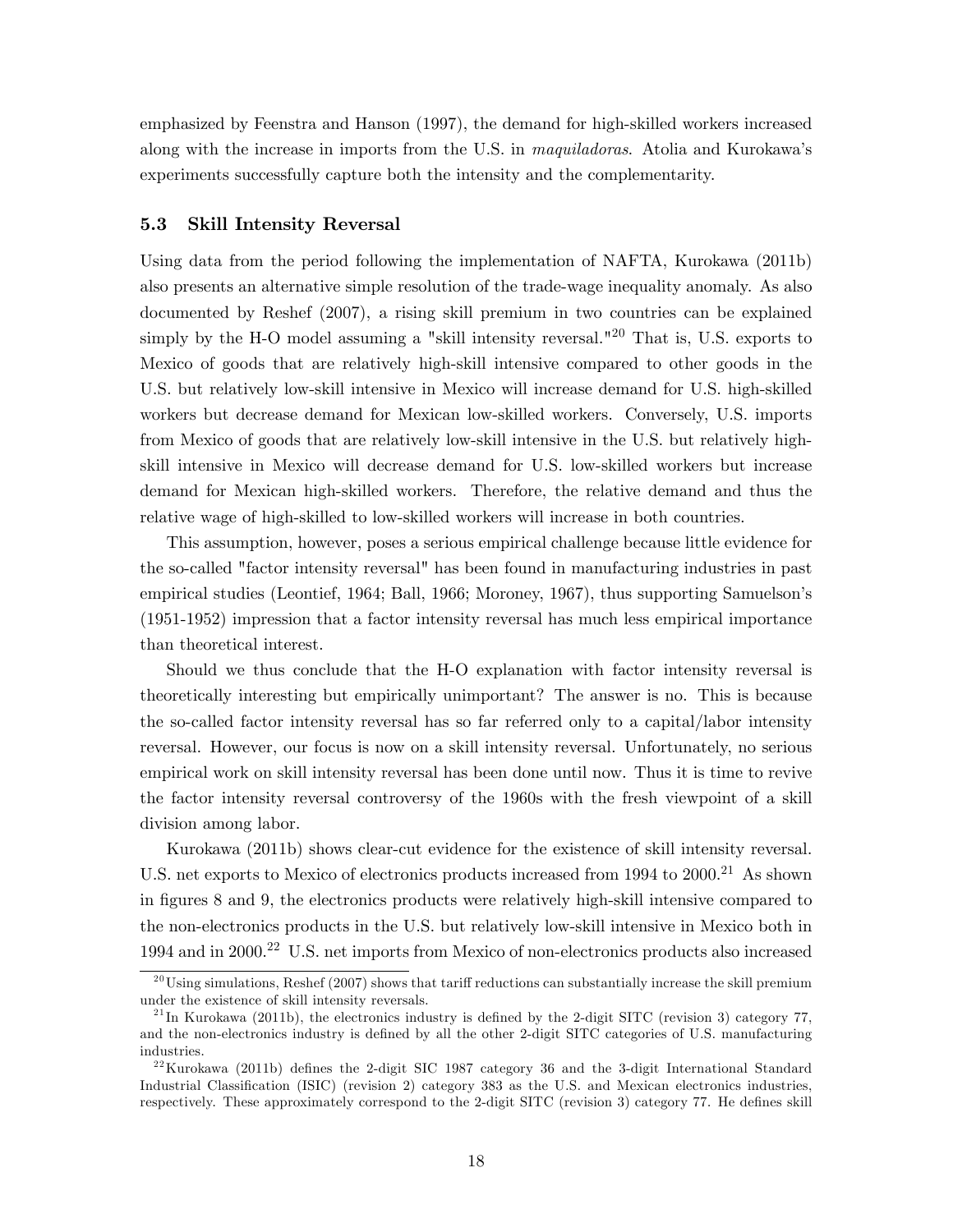from 1994 to 2000. As shown in figures 8 and 9, non-electronics products were relatively low-skill intensive in the U.S. but relatively high-skill intensive in Mexico both in 1994 and in 2000. As shown in Figure 1, the skill premium also increased in both countries. Thus the two-good H-O model with the reversal of relative skill intensities can be compatible with the data presented above.

It is worth noting that the skill intensity reversal in the electronics industry displayed in these Ögures is compatible with the structure of technologies in Feenstra and Hanson (1996, 1999), whereby the low-skill abundant country specializes in the low-skill intensive operations within a given industry, and similarly the high-skill abundant country specializes in the high-skill intensive operations.

Note also that what Sampson (2011) recently calls an "assignment reversal" is analogous to a skill intensity reversal in the H-O model. Sampson considers an "assignment reversal" to exist whenever the ranking of sectors by skill level differs either over time or across countries.

As above, this section has focused on our alternative resolutions. However, it is worth noting that by modifying the H-O model and focusing on structural features within developing economies as in Marjit (2003), Razmi (2009) also successfully demonstrates an increase in wage inequality along with the informalization of the labor force observed in many developing countries.

## 6 New Trends

Thus far we have examined the wage inequality between high-skilled and low-skilled workers. However, many recent studies now reveal interesting new trends in wage inequality such as the inequality among high-, middle-, and low-wage workers (job polarization) or the inequality within the top 10 percent of the income distribution (within-group inequality). This section briefly surveys these new trends and attempts to link them to the trade and wage inequality literature.

## 6.1 Job Polarization

Recent work in labor economics analyzes the diverging development of different sectors of the labor market. Autor et al. (2003), Autor et al. (2006, 2008), Goldin and Katz (2007), Goos and Manning (2007), Falvay et al. (2008), and Goos et al. (2009), for example, document that employment growth has been non-monotonic across sectors in that it is positive at the low and high ends of the labor market, but negative in the middle. This employment shifts into high- and low-wage jobs at the expense of the middle is referred to as job polarization.

intensity by the number of non-production workers (NPD) relative to that of production workers (PD). The broken lines represent the averages of skill intensity within each country.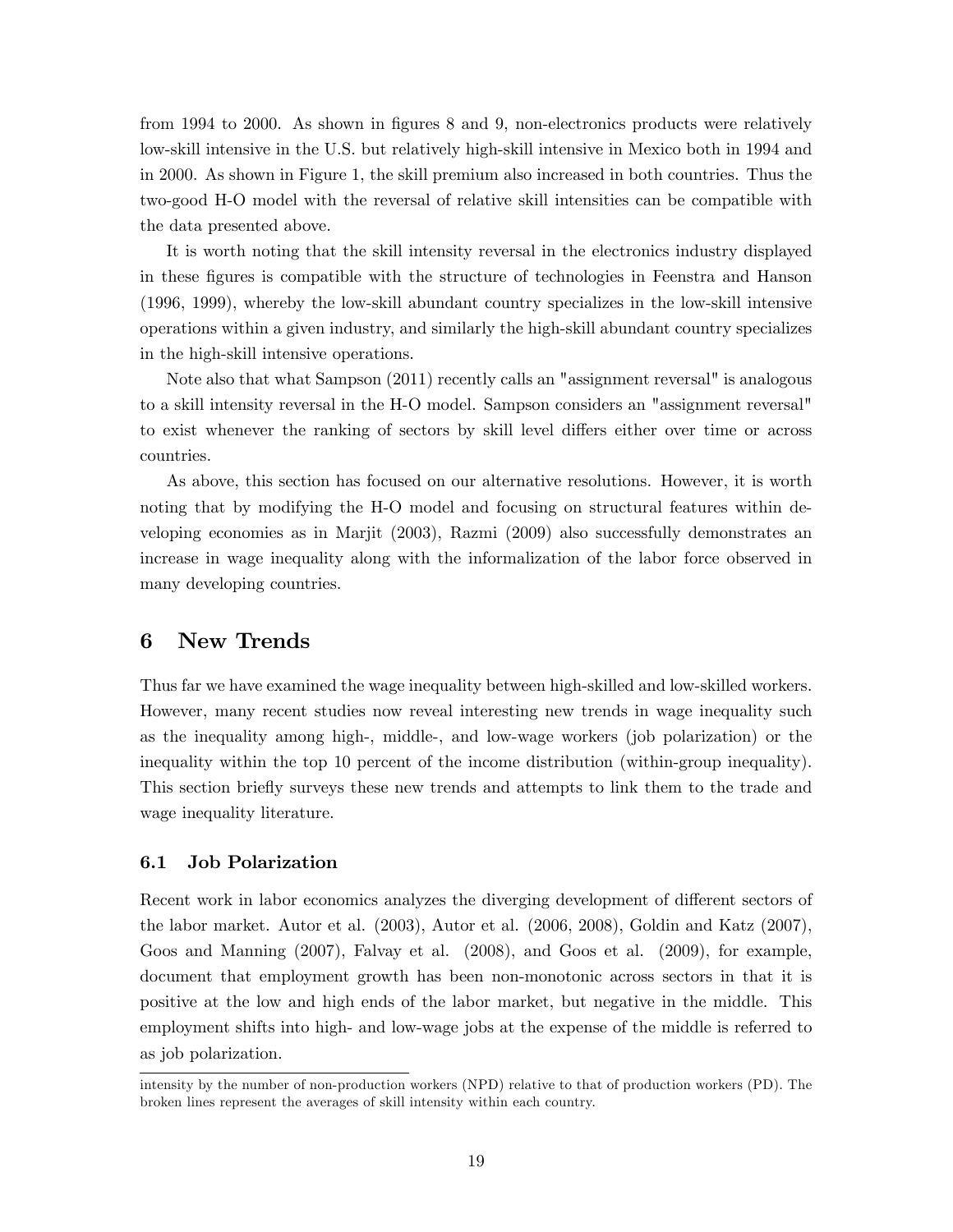Increased trade might be a factor affecting this job polarization. In fact, Blanchard and Willmann (2011), for example, construct a model that captures the observed job polarization and then derive policy implications on the potential differential impacts of strengthening educational institutions versus trade protection. They find that targeted education subsidies are more effective than tariffs as a means to preserve middle-wage jobs, while uniform educational subsidies are less effective.

#### 6.2 Within-group Inequality

Dew-Becker and Gordon (2005) document new findings on U.S. income inequality over 1966-2001 from Internal Revenue Service  $(IRS)$  micro data.<sup>23</sup> The mean real income has grown faster than the median real income. This is because half of the income gains went to the top 10 percent of the income distribution. Half of this inequality effect is attributable to the gains of the 90th percentile over the 10th percentile (between-group inequality); the other half is due to increased skewness within the top 10 percent (within-group inequality). These results cast doubt on past studies that have paid substantial attention to between-group inequality such as 90th/10th percentile ratio but little attention to within-group inequality such as inequality within the top 10 percent.

Of course, technological change would be a major source of this income distribution change. In fact, the hypothesis of skill-biased technological change is central to the labor economics literature on inequality. As Dew-Becker and Gordon (2005, 2008) argue, however, the evolution of the income distribution reflects multiple causes, not a single cause.

Thus increased trade might be also a cause. Atolia and Kurokawa (2012b), for example, formulate a simple model that can provide a unified explanation of the Dew-Becker and Gordon (2005) findings on both between- and within-group inequality. Using a numerical example, they show that under differences in the flexibility of skills, an increase in input/task variety due to technological change can be a source of these income changes. Their model also implies that trade and entry policy can also be catalysts for these income changes. Therefore, while technological change (which is similar everywhere) may increase income inequality similarly in all countries, cross-country differences in the top skewness can arise in the presence of cross-country differences in trade and entry policy. This could weaken an objection to the skill-biased technological change hypothesis. For example, Piketty and Saez (2006) object that technological changes have been similar everywhere while changes in top income shares have not.

# 7 Conclusion and Next Steps

This paper has primarily discussed anomalies (the gaps between the standard H-O model and the data) and their possible resolutions. It is true that the H-O model is confronted

 $23$ See also Dew-Becker and Gordon (2008) for a survey of several aspects of rising inequality.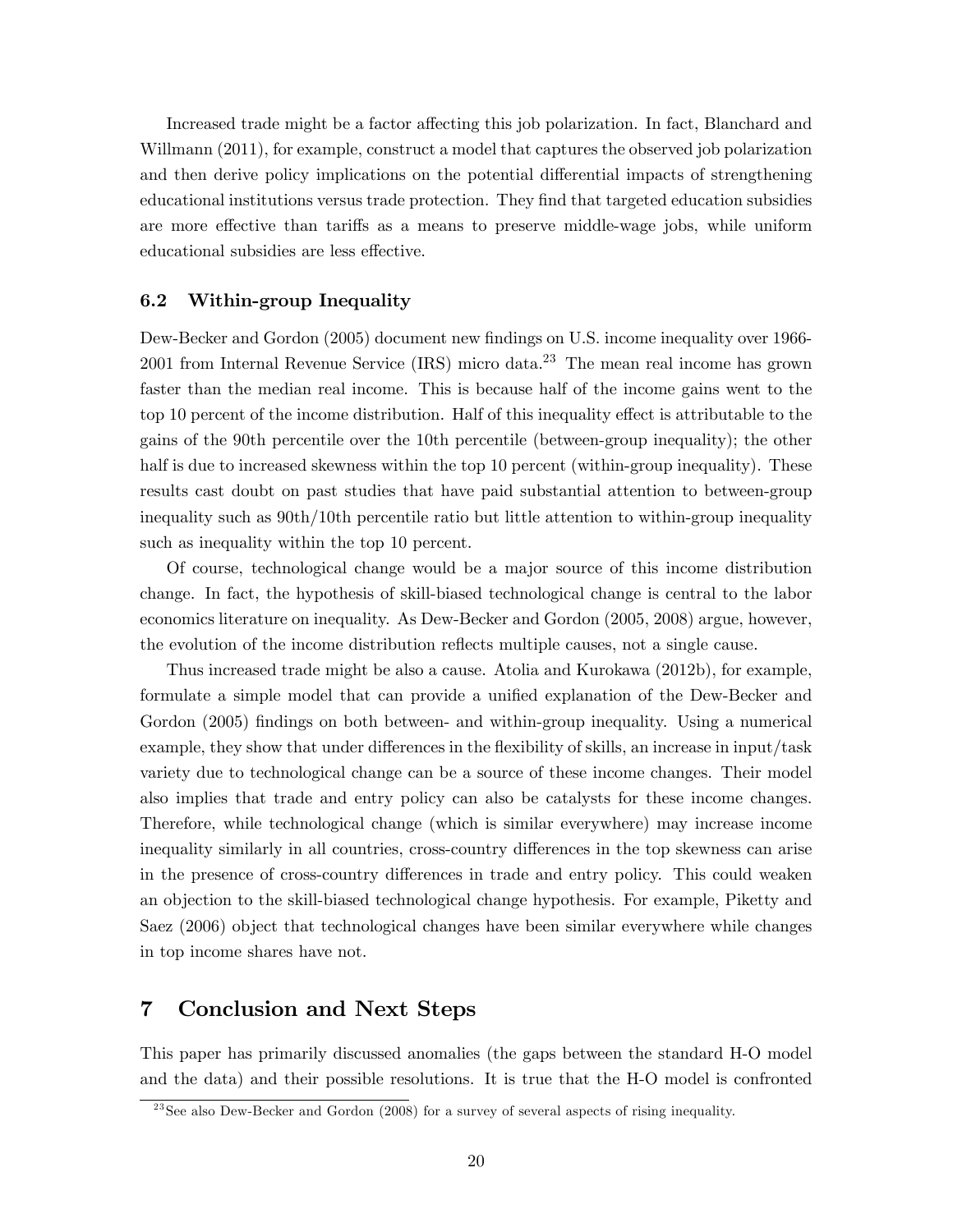with the anomalies, but the models that we have discussed in this paper are successful in resolving the anomalies, weakening the criticisms of trade-based explanations of wage inequality. An increasing number of economists now argue that the effect of trade, though relatively small compared to that of technological change, is more significant than generally believed.<sup>24</sup> Even Krugman (2008) argues that, due to the increase in U.S. trade with low income countries and the growing fragmentation of production, it is no longer safe to assume that the effect of trade on wage inequality is miniscule.

However, it should be noted that the result that trade can theoretically increase wage inequality is not necessarily negative. This is because Kurokawaís (2011a) model, for example, shows that the real wage of both high-skilled and low-skilled workers can rise. However, inequality increases because the former rises disproportionately more than the latter. In fact, the real wage of non-production workers has increased, and, furthermore, the real wage of production workers has slightly increased in the U.S. since the 1980s.

Finally, we suggest some additional steps for future research. A next step is to carefully monitor whether the wage effect of trade will become increasingly significant. To do so, it would be more convincing to analyze the relative influences of trade and technological change on wage inequality within a unified framework as in Feenstra and Hanson  $(1999)$ , Esquivel and Rodríguez-López (2003), and Parro (2012).<sup>25</sup>

Another next step is to study trade and wage inequality on the new trends that we have briefly surveyed above. It would be interesting to theoretically and empirically investigate the possible effects of trade on the finer details of income distribution such as job polarization and within-group inequality.<sup>26</sup>

 $24$  For example, see Feenstra and Hanson (1996, 1999), Acemoglu (2003), Burstein and Vogel (2010), and Atolia and Kurokawa (2012a).

 $25$  Feenstra and Hanson (1999) find, using regression analysis, that computers explain approximately 35 percent of the increase in wage inequality in the U.S. during the period 1979-1990 while outsourcing explains approximately 15 percent. Esquivel and Rodríguez-López (2003) find, using regression analysis, that trade liberalization would have led to a reduction in the wage gap in Mexico during the period 1988-1994 but this effect was offset by the large impact of technological progress. They also find that during the period 1994-2000, the effect of trade liberalization on Mexican wage inequality was nil and thus the slight increase in wage inequality during this period was driven by technological progress. Using a general equilibrium trade model with capital-skill complementarity, Parro (2012) shows that the impacts of trade costs and technological change on the skill premium during 1990-2007 are comparable, especially in developing countries.

 $^{26}$ On a different note, Caponi (2011) examines the inequality between generations of Mexican immigrants in the U.S., while Takahashi et al. (forthcoming) demonstrate the equivalence of spatial inequalities in income and in industrial location.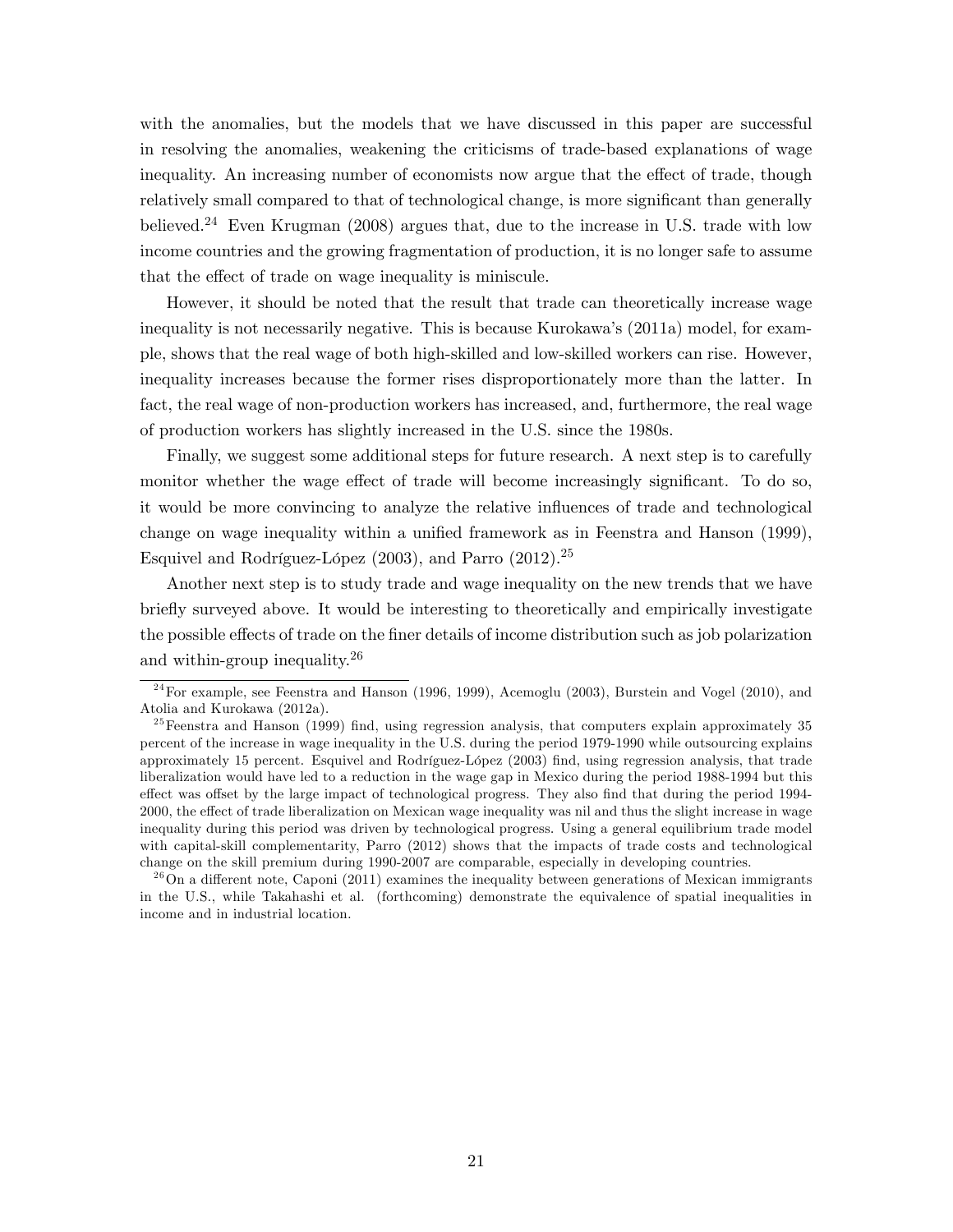# References

- Acemoglu, Daron. "Technical Change, Inequality, and the Labor Market." Journal of *Economic Literature,* 2002, 40(1), pp. 7-72.
- Acemoglu, Daron. "Patterns of Skill Premia." Review of Economic Studies, 2003, 70(2), pp. 199-230.
- Acemoglu, Daron and David H. Autor. "Skills, Tasks and Technologies: Implications for Employment and Earnings," in Orley Ashenfelter and David Card, eds., Handbook of Labor Economics, Vol. 4B. Amsterdam: North-Holland, 2011, pp. 1043-1171.
- Alvarez-Cuadrado, Francisco and Ngo Van Long. "Capital-Labor Substitution, Structural Change and Growth." Working Paper, Department of Economics, McGill University, 2011.
- Amarsanaa, Chingunjav and Yoshinori Kurokawa. "The Extensive Margin of International Trade in a Transition Economy: The Case of Mongolia." Working Paper, Bank of Mongolia and University of Tsukuba, 2012.
- Attanasio, Orazio; Goldberg, Pinelopi K. and Nina Pavcnik. "Trade Reforms and Wage Inequality in Colombia." Journal of Development Economics, 2004, 74(2), pp. 331-366.
- Atolia, Manoj. "Trade Liberalization and Rising Wage Inequality in Latin America: Reconciliation with HOS Theory." Journal of International Economics, 2007, 71(2), pp. 467-494.
- Atolia, Manoj and Yoshinori Kurokawa. "Import Variety and Skill Premium in a Calibrated General Equilibrium Model: The Case of Mexico." Working Paper, Florida State University and University of Tsukuba, 2012a.
- Atolia, Manoj and Yoshinori Kurokawa. "Task Variety and Skill Flexibility: A Simple Unified Theory of Between- and Within-group Inequality." Working Paper, Florida State University and University of Tsukuba, 2012b.
- Autor, David H.; Katz, Lawrence F. and Alan B. Krueger. "Computing Inequality: Have Computers Changed the Labor Market?" Quarterly Journal of Economics, 1998, 113(4), pp. 1169-1213.
- Autor, David H.; Katz, Lawrence F. and Melissa S. Kearney. "The Polarization of the U.S. Labor Market." American Economic Review, 2006, 96(2), pp. 189-194.
- Autor, David H.; Katz, Lawrence F. and Melissa S. Kearney. "Trends in U.S. Wage Inequality: Revising the Revisionists." Review of Economics and Statistics, 2008, 90(2), pp. 300-323.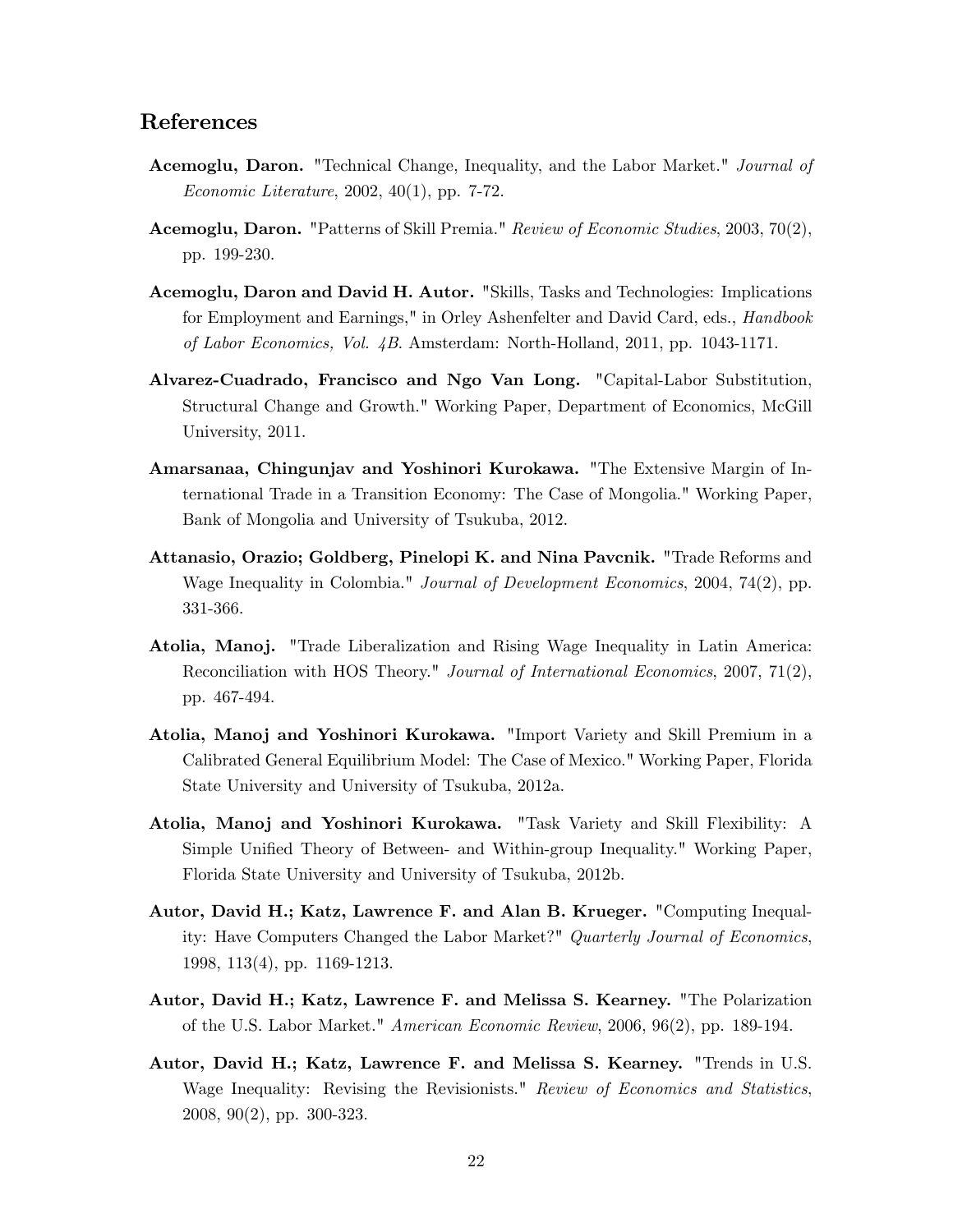- Autor, David H.; Levy, Frank and Richard J. Murnane. "The Skill Content of Recent Technological Change: An Empirical Exploration." Quarterly Journal of Economics, 2003, 118(4), pp. 1279-1333.
- Bhagwati, Jagdish. "External Sector and Income Distribution," in Vito Tanzi and Keyoung Chu, eds., Income Distribution and High-Quality Growth. Cambridge, MA: MIT Press, 1998, pp. 251-290.
- Ball, David S. "Factor-Intensity Reversals in International Comparison of Factor Costs and Factor Use." Journal of Political Economy, 1966, 74(1), pp. 77-80.
- Bas, Maria. "Technology Adoption, Export Status, and Skill Upgrading: Theory and Evidence." Review of International Economics, 2012, 20(2), pp. 315-331.
- Berman, Eli; Bound, John and Zvi Griliches. "Changes in the Demand for Skilled Labor within U.S. Manufacturing: Evidence from the Annual Survey of Manufactures." Quarterly Journal of Economics, 1994, 109(2), pp. 367-397.
- Berman, Eli; Bound, John and Stephen Machin. "Implications of Skill-Biased Technological Change: International Evidence." Quarterly Journal of Economics, 1998, 113(4), pp. 1245-1279.
- Berndt, Ernst R. and Catherine J. Morrison. "High-Tech Capital Formation and Economic Performance in U.S. Manufacturing Industries: An Exploratory Analysis." Journal of Econometrics, 1995, 65(1), pp. 9-43.
- Beyer, Harald; Rojas, Patricio and Rodrigo Vergara. "Trade Liberalization and Wage Inequality." Journal of Development Economics, 1999, 59(1), pp.103-123.
- Blanchard, Emily and Gerald Willmann. "Trade, Education, and the Shrinking Middle Class." Working Paper, University of Virginia and Catholic University of Leuven, 2011.
- Blinder, Alan S. "Offshoring: The Next Industrial Revolution?" Foreign Affairs, 2006, 85(2), pp. 113-128.
- Blinder, Alan S. "How Many U.S. Jobs Might Be Offshorable?" World Economics, 2009,  $10(2)$ , pp. 41-78.
- Borjas, George J. and Valerie A. Ramey. "Time Series Evidence on the Sources of Trends in Wage Inequality." American Economic Review (Papers and Proceedings), 1994, 84(2), pp. 10-16.
- Broda, Christian and David E. Weinstein. "Globalization and the Gains from Variety." Quarterly Journal of Economics, 2006,  $121(2)$ , pp. 541-585.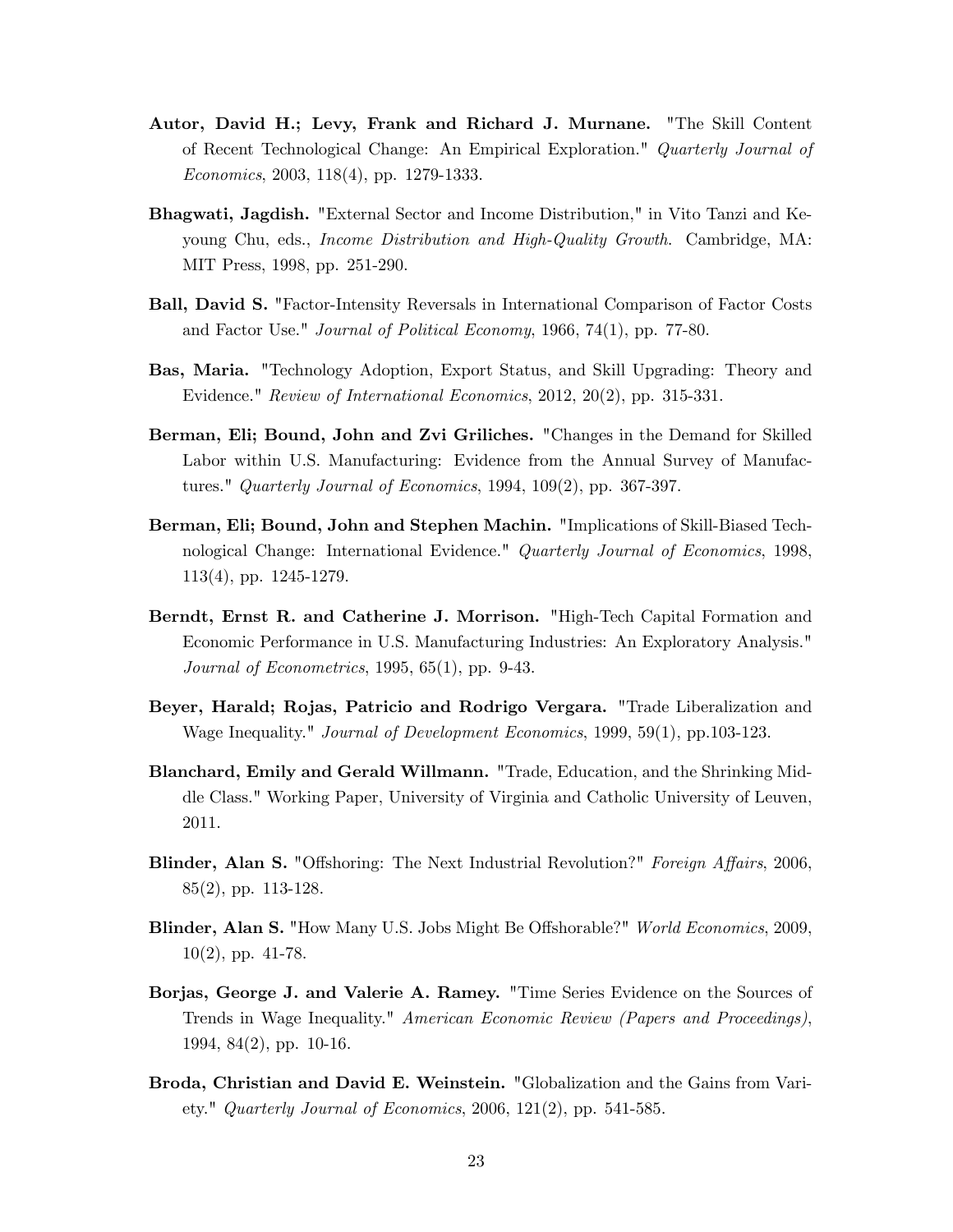- Burstein, Ariel and Jonathan Vogel. "Globalization, Technology, and the Skill Premium: A Quantitative Analysis." NBER Working Paper No. 16459, 2010.
- Burstein, Ariel; Cravino, Javier and Jonathan Vogel. "Importing Skill-Biased Technology." Working Paper, UCLA and Columbia University, 2012.
- Burtless, Gary. "International Trade and the Rise in Earnings Inequality." Journal of Economic Literature, 1995, 33(2), pp. 800-816.
- Caponi, Vincenzo. "Intergenerational Transmission of Abilities and Self Selection of Mexican Immigrants." International Economic Review, 2011, 52(2), pp. 523-547.
- Cho, Sang-Wook and Julian P. Diaz. "Trade Integration and the Skill Premium: Evidence from a Transition Economy." Journal of Comparative Economics, forthcoming.
- Chusseau, Nathalie and Michel Dumont. "Growing Income Inequalities in Advanced Countries." Working Papers 260, ECINEQ, Society for the Study of Economic Inequality, 2012.
- Chusseau, Nathalie; Dumont, Michel and Joël Hellier. "Explaining Rising Inequality: Skill-biased Technical Change and North-South Trade." Journal of Economic Surveys, 2008, 22(3), pp. 409-457.
- Cline, William R. Trade and Income Distribution. Washington, DC: Institute for International Economics, 1997.
- Cragg, Michael I. and Mario Epelbaum. "Why Has Wage Dispersion Grown in Mexico? Is It the Incidence of Reforms or the Growing Demand for Skills?" *Journal* of Development Economics, 1996, 51(1), pp. 99–116.
- Davis, Donald R. "Trade Liberalization and Income Distribution." NBER Working Paper No. 5693, 1996.
- Deardorff, Alan V. "Factor Prices and the Factor Content of Trade Revisited: What's the Use?" Journal of International Economics, 2000, 50(1), pp. 73-90.
- Dew-Becker, Ian and Robert J. Gordon. "Where Did the Productivity Growth Go? Inflation Dynamics and the Distribution of Income." Brookings Papers on Economic Activity, 2005,  $(2)$ , pp. 67-150.
- Dew-Becker, Ian and Robert J. Gordon. "Controversies about the Rise in American Inequality: A Survey." NBER Working Paper No. 13982, 2008.
- Dinopoulos, Elias and Paul Segerstrom. "A Schumpeterian Model of Protection and Relative Wages." American Economic Review, 1999, 89(3), pp. 450-472.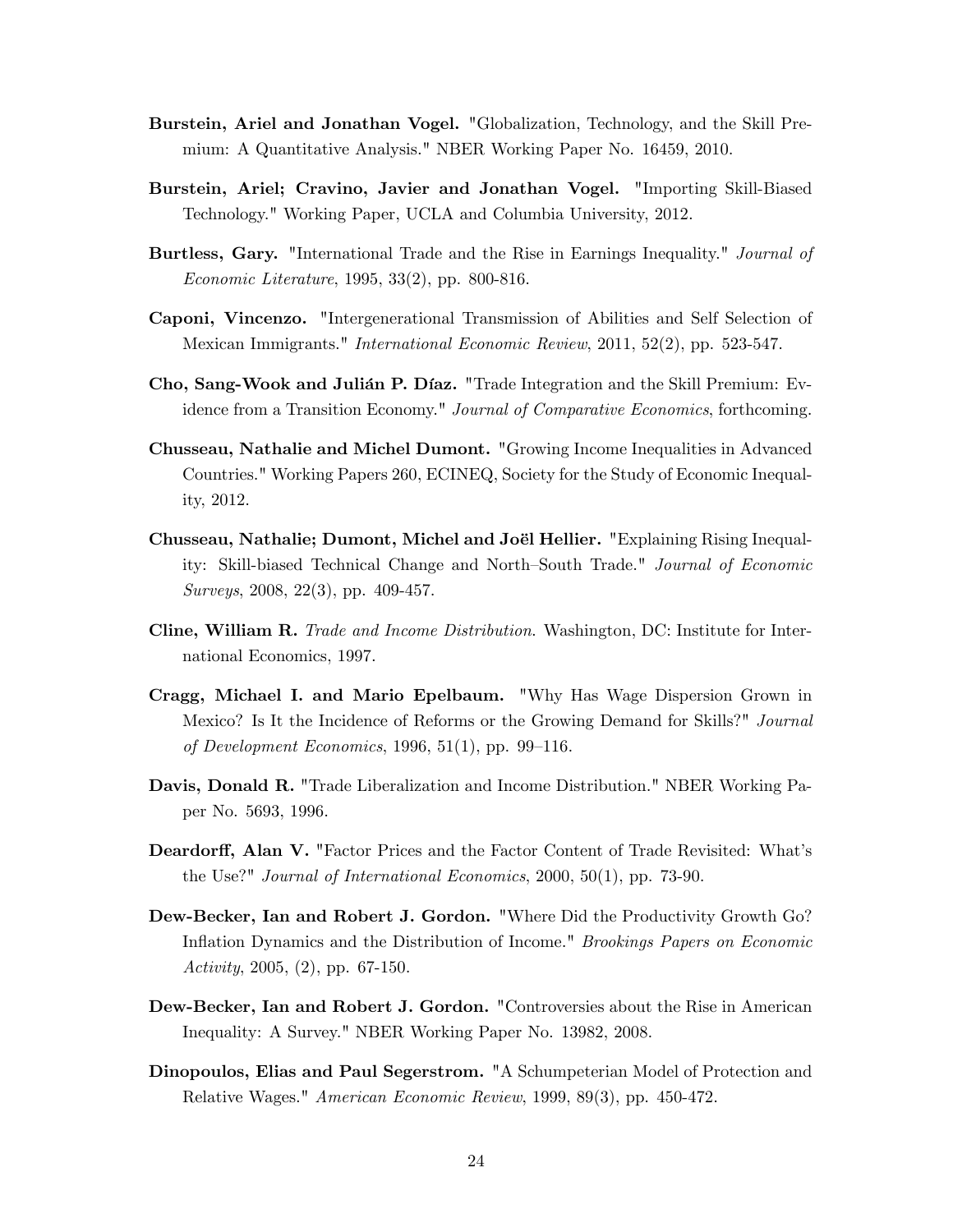- Dinopoulos, Elias; Syropoulos, Constantinos; Xu, Bin and Yoto V. Yotov. "Intraindustry Trade and the Skill Premium: Theory and Evidence." *Journal of In*ternational Economics,  $2011, 84(1)$ , pp. 15-25.
- Drews, Dennis. Skill Premia and Supply Chains. Marburg: Metropolis-Verlag, 2007.
- Esquivel, Gerardo and José A. Rodríguez-López. "Technology, Trade, and Wage Inequality in Mexico before and after NAFTA." Journal of Development Economics, 2003, 72(2), pp. 543-565.
- Ethier, Wilfred J. "National and International Returns to Scale in the Modern Theory of International Trade." American Economic Review, 1982, 72(3), pp. 389-405.
- Evenett, Simon J. and Anthony J. Venables. "Export Growth in Developing Countries: Market Entry and Bilateral Trade Flows." Working Paper, University of Bern and London School of Economics, 2002.
- Falvey, Rod; Greenaway, David and Joana Silva. "International Competition, Returns to Skill and Labor Market Adjustment." Discussion Papers 08/10, University of Nottingham, 2008.
- Feenstra, Robert C. "Integration of Trade and Disintegration of Production in the Global Economy." Journal of Economic Perspectives, 1998, 12(4), pp. 31–50.
- Feenstra, Robert C. and Gordon H. Hanson. "Foreign Investment, Outsourcing and Relative Wages," in Robert C. Feenstra, Gene M. Grossman and Douglas A. Irwin, eds., The Political Economy of Trade Policy: Papers in Honor of Jagdish Bhagwati. Cambridge, MA: MIT Press, 1996, pp. 89-127.
- Feenstra, Robert C. and Gordon H. Hanson. "Foreign Direct Investment and Relative Wages: Evidence from Mexicoís Maquiladoras." Journal of International Economics, 1997, 42(3-4), pp. 371-393.
- Feenstra, Robert C. and Gordon H. Hanson. "The Impact of Outsourcing and High-Technology Capital on Wages: Estimates for the United States, 1979-1990." Quarterly Journal of Economics, 1999, 114(3), pp. 907-940.
- Feenstra, Robert C. and Gordon H. Hanson. "Global Production Sharing and Rising Inequality: A Survey of Trade and Wages," in E. Kwan Choi and James Harrigan, eds., Handbook of International Trade. Oxford: Basil Blackwell, 2003, pp. 146-185.
- Feliciano, Zadia M. "Workers and Trade Liberalization: The Impact of Trade Reforms in Mexico on Wages and Employment." Industrial and Labor Relations Review, 2001, 55(1), pp. 95-115.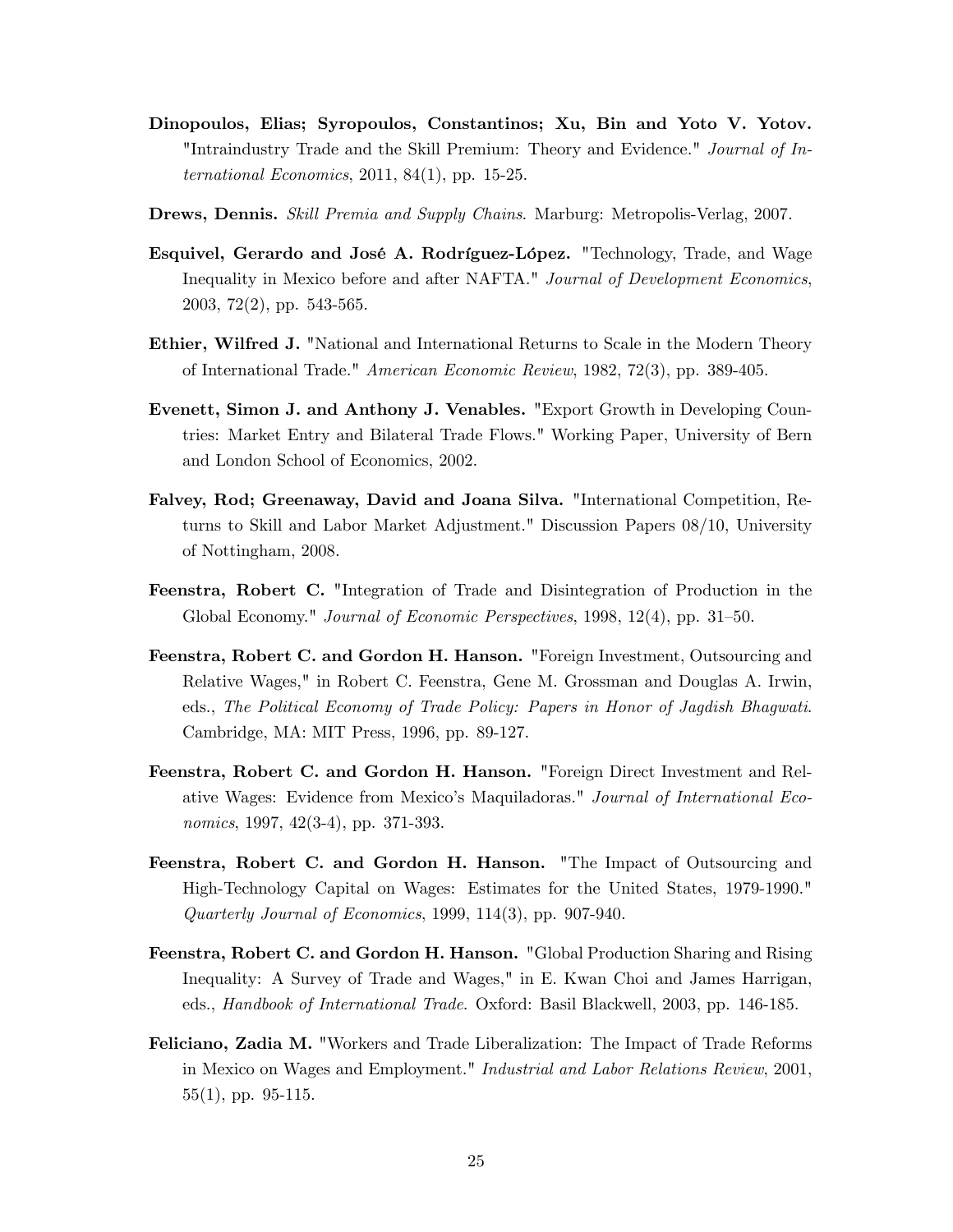- Francois, Joseph F. and Douglas Nelson. "Trade, Technology, and Wages: General Equilibrium Mechanics." Economic Journal, 1998, 108(450), pp. 1483-1499.
- Galiani, Sebastian and Pablo Sanguinetti. "The Impact of Trade Liberalization on Wage Inequality: Evidence from Argentina." Journal of Development Economics, 2003, 72(2), pp. 497-513.
- Gindling, T. H. and Donald Robbins. "Patterns and Sources of Changing Wage Inequality in Chile and Costa Rica during Structural Adjustment." World Development, 2001, 29(4), pp. 725-745.
- Goldberg, Pinelopi K. and Nina Pavcnik. "Trade, Wages, and the Political Economy of Trade Protection: Evidence from the Colombian Trade Reforms." Journal of International Economics, 2005, 66(1), pp. 75-105.
- Goldberg, Pinelopi K. and Nina Pavcnik. "Distributional Effects of Globalization in Developing Countries." Journal of Economic Literature, 2007, 45(1), pp. 39-82.
- Goldin, Claudia and Lawrence F. Katz. "The Origins of Technology-Skill Complementarity." Quarterly Journal of Economics, 1998, 113(3), pp. 693-732.
- Goldin, Claudia and Lawrence F. Katz. "Long-Run Changes in the Wage Structure: Narrowing, Widening, Polarizing." Brookings Papers on Economic Activity, 2007, (2), pp. 135-165.
- Goos, Maarten and Alan Manning. "Lousy and Lovely Jobs: The Rising Polarization of Work in Britain." Review of Economics and Statistics, 2007, 89(1), pp. 118-133.
- Goos, Maarten; Manning, Alan and Anna Salomons. "Job Polarization in Europe." American Economic Review, 2009, 99(2), pp. 58-63.
- Gourdon, Julien. "Wage Inequality in Developing Countries: South-South Trade Matters." International Review of Economics, 2011, 58(4), pp. 359-383.
- Green, Francis; Dickerson, Andy and Jorge Saba Arbache. "A Picture of Wage Inequality and the Allocation of Labor through a Period of Trade Liberalization: The Case of Brazil." World Development, 2001, 29(11), pp. 1923-1939.
- Griliches, Zvi. "Capital-Skill Complementarity." Review of Economics and Statistics, 1969, 51(4), pp. 465-468.
- Grossman, Gene M. and Esteban Rossi-Hansberg. "Trading Tasks: A Simple Theory of Offshoring." American Economic Review, 2008, 98(5), pp. 1978-1997.
- Hanson, Gordon H. and Ann Harrison. "Trade Liberalization and Wage Inequality in Mexico." Industrial and Labor Relations Review, 1999, 52(2), pp. 271-288.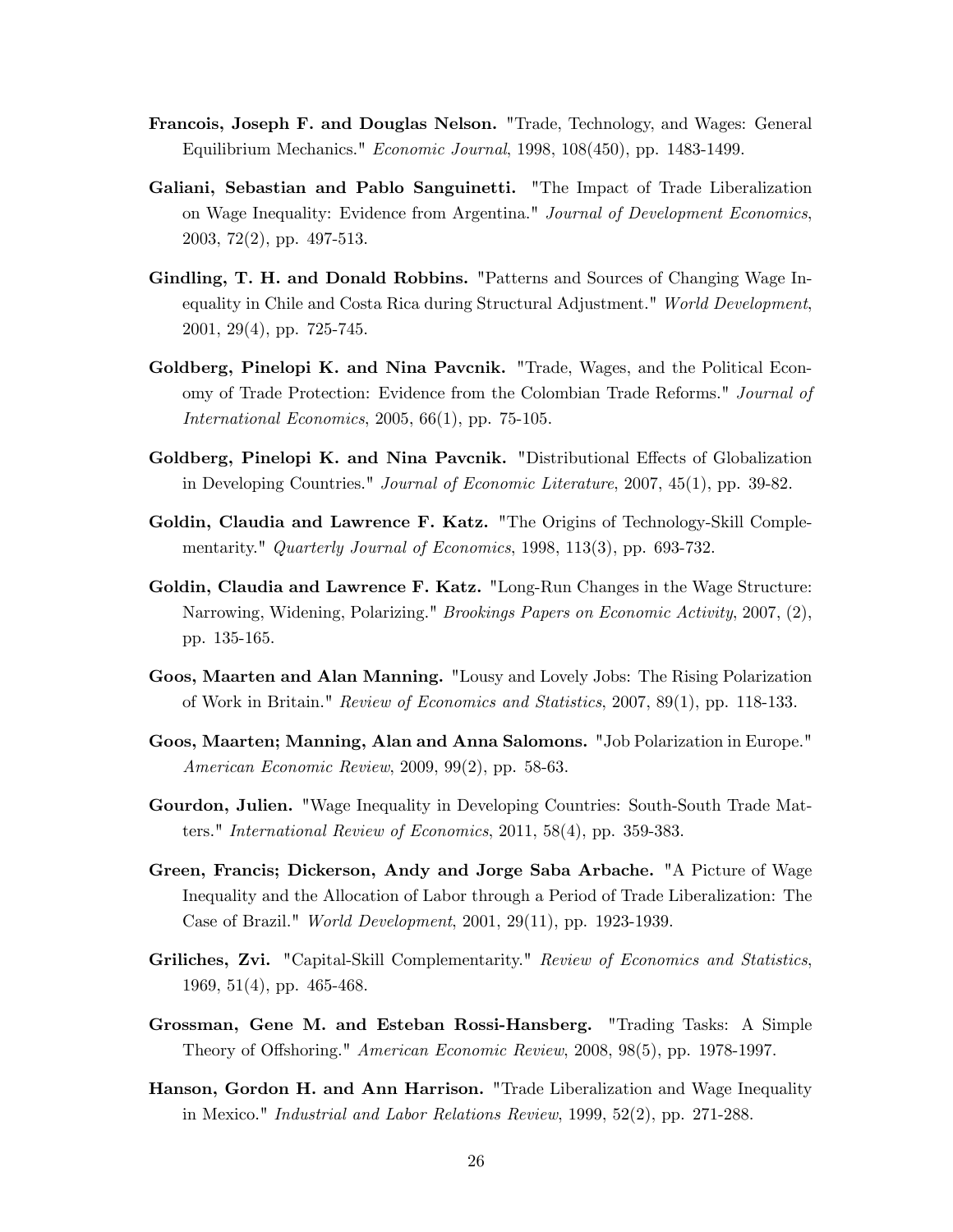- Harrigan, James and Rita A. Balaban. "U.S. Wages in General Equilibrium: The Effects of Prices, Technology, and Factor Supplies, 1963-1991." NBER Working Paper No. 6981, 1999.
- Harrison, Ann; McLaren, John and Margaret McMillan. "Recent Perspectives on Trade and Inequality." Annual Review of Economics, 2011, 3, pp. 261-289.
- Hummels, David and Peter J. Klenow. "The Variety and Quality of a Nationís Exports." American Economic Review, 2005, 95(3), pp. 704-723.
- Katz, Lawrence F. and David H. Autor. "Change in the Wage Structure and Earnings Inequality," in Orley C. Ashenfelter and David Card, eds., *Handbook of Labor* Economics, Vol. 3A. Amsterdam: North-Holland, 1999, pp. 1463-1555.
- Katz, Lawrence F. and Kevin M. Murphy. "Changes in Relative Wages, 1963- 1987: Supply and Demand Factors." Quarterly Journal of Economics, 1992, 107(1), pp 35-78.
- Kehoe, Patrick J. and Timothy J. Kehoe. "A Primer on Static Applied General Equilibrium Models." Federal Reserve Bank of Minneapolis Quarterly Review, 1994, 18(1).
- Kehoe, Timothy J. and Edward C. Prescott. "Introduction to the Symposium: The Discipline of Applied General Equilibrium." Economic Theory, 1995, 6(1), pp. 1-11.
- Kehoe, Timothy J. and Kim J. Ruhl. "How Important Is the New Goods Margin in International Trade?" Federal Reserve Bank of Minneapolis Research Department Staff Report No. 324, 2009.
- Kremer, Michael and Eric Maskin. "Globalization and Inequality." Working Paper, Department of Economics, Harvard University, 2006.
- Krueger, Anne O. Liberalization Attempts and Consequences. Cambridge, MA: Ballinger, 1978.
- Krugman, Paul R. "Increasing Returns, Monopolistic Competition, and International Trade." Journal of International Economics, 1979, 9(4), pp. 469-479.
- Krugman, Paul R. "Growing World Trade: Causes and Consequences." Brookings Papers on Economic Activity, 1995, (1), pp. 327-377.
- Krugman, Paul R. "Trade and Wages, Reconsidered." Brookings Papers on Economic Activity, 2008,  $(1)$ , pp. 103-154.
- Krugman, Paul R. and Robert Lawrence. "Trade, Jobs, and Wages." NBER Working Paper No. 4478, 1993.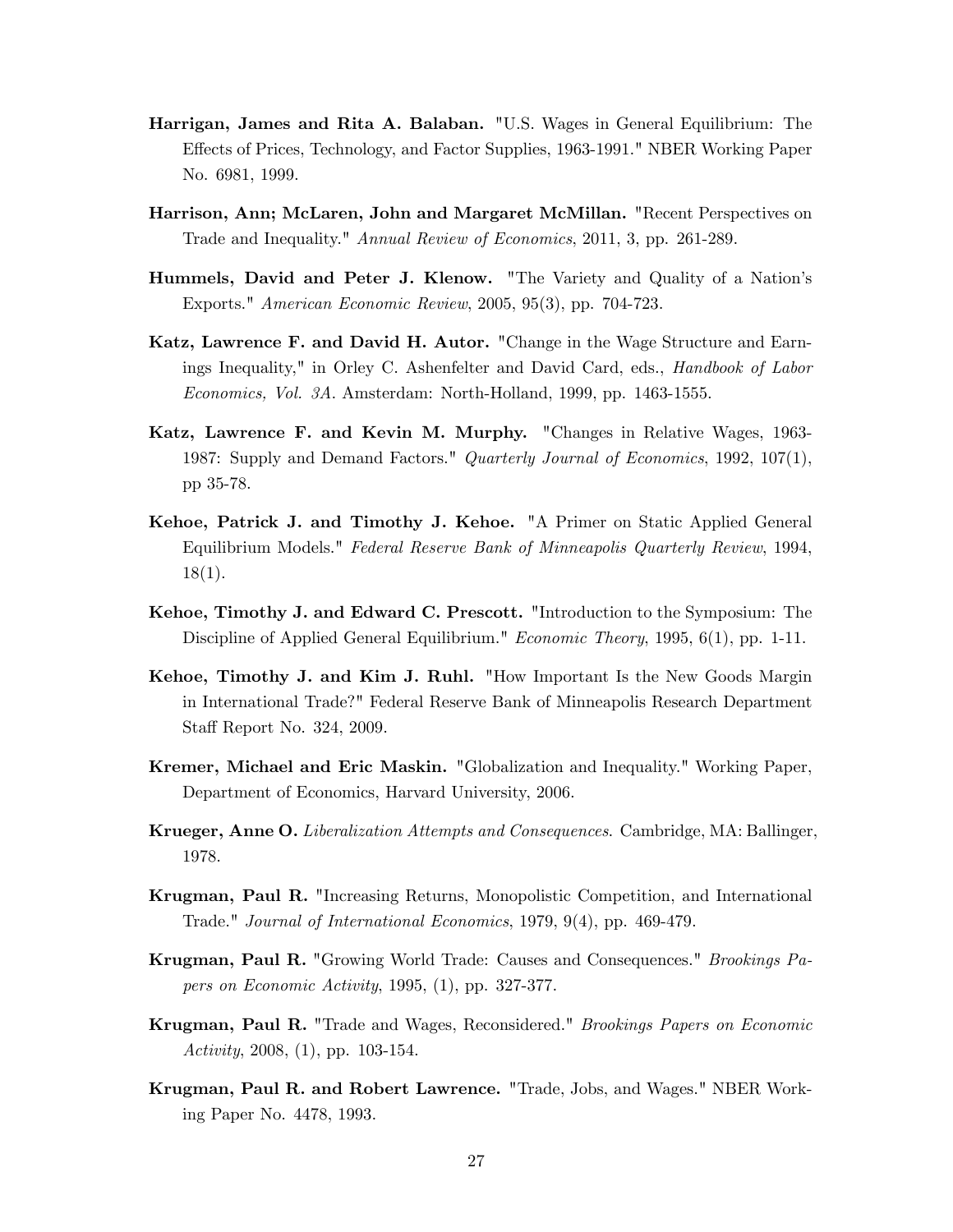- Krusell, Per; Ohanian, Lee E.; Rios-Rull, Jose-Victor and Giovanni L. Violante. "Capital-Skill Complementarity and Inequality: A Macroeconomic Analysis." Econometrica, 2000, 68(5), pp. 1029-1053.
- Kurokawa, Yoshinori. "Variety-Skill Complementarity: A Simple Resolution of the Trade-Wage Inequality Anomaly." Economic Theory, 2011a, 46(2), pp. 297-325.
- Kurokawa, Yoshinori. "Is a Skill Intensity Reversal a Mere Theoretical Curiosum? Evidence from the US and Mexico." Economics Letters, 2011b, 112(2), pp. 151-154.
- Lawrence, Robert Z. and Matthew J. Slaughter. "International Trade and American Wages in the 1980s: Giant Sucking Sound or Small Hiccup?" Brookings Papers on Economic Activity: Microeconomics, 1993, (2), pp. 161-226.
- Leamer, Edward E. "Wage Effects of a U.S.-Mexico Free Trade Agreement," in Peter M. Garber, ed., The Mexico-U.S. Free Trade Agreement. Cambridge, MA: MIT Press, 1994, pp. 57-128.
- Leamer, Edward E. "What's the Use of Factor Contents?" Journal of International Economics, 2000, 50(1), pp. 17-49.
- Leontief, Wassily. "An International Comparison of Factor Costs and Factor Use: A Review Article." American Economic Review, 1964, 54(4), pp. 335-345.
- Lindquist, Matthew J. "Capital-Skill Complementarity and Inequality in Sweden." Scandinavian Journal of Economics, 2005, 107(4), pp. 711-735.
- Liu, Runjuan and Daniel Trefler. "Much Ado About Nothing: American Jobs and the Rise of Service Outsourcing to China and India." NBER Working Paper No. 14061, 2008.
- Machin, Stephen and John Van Reenen. "Technology and Changes in Skill Structure: Evidence from Seven OECD Countries." Quarterly Journal of Economics, 1998, 113(4), pp. 1215-1244.
- Marjit, Sugata. "Economic Reform and Informal Wage–A General Equilibrium Analysis." Journal of Development Economics, 2003, 72(1), pp. 371-378.
- Melitz, Marc J. "The Impact of Trade on Intra-Industry Reallocations and Aggregate Industry Productivity." Econometrica, 2003, 71(6), pp. 1695-1725.
- Mendez, Rodrigue. "Directed Technical Choice and the Returns to Skill." Working Paper, EUREQUA, 2002.
- Moroney, John R. "The Strong-Factor-Intensity Hypothesis: A Multisectoral Test." Journal of Political Economy, 1967, 75(3), pp. 241-249.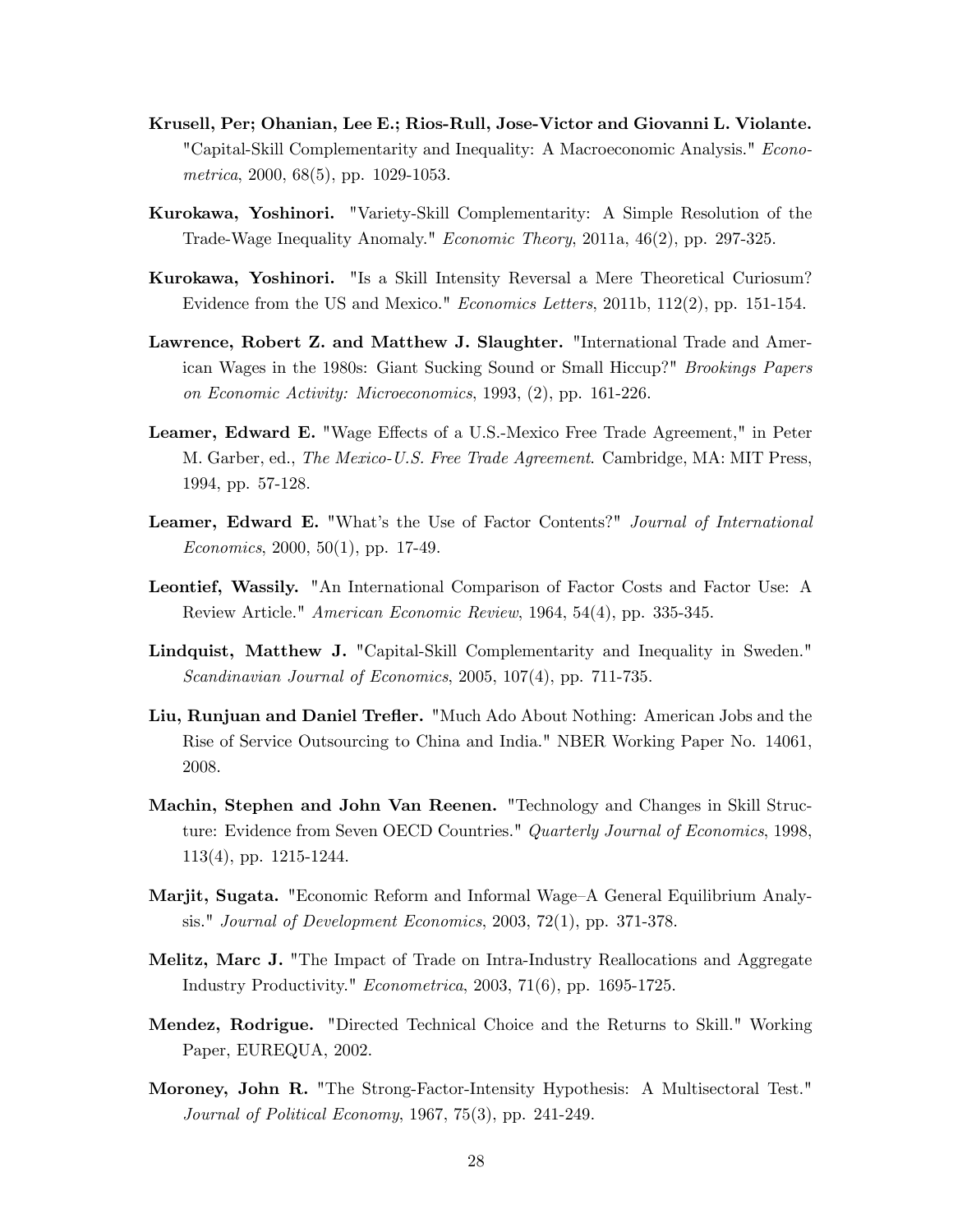- Mukerji, Purba. "Trade Liberalization and the Extensive Margin." Scottish Journal of Political Economy, 2009, 56(2), pp. 141-166.
- Panagariya, Arvind. "Evaluating the Factor-Content Approach to Measuring the Effect of Trade on Wage Inequality." Journal of International Economics, 2000, 50(1), pp. 91-116.
- Parro, Fernando. "Capital-Skill Complementarity and the Skill Premium in a Quantitative Model of Trade." Working Paper, Federal Reserve Board, 2012.
- Piketty, Thomas and Emmanuel Saez. "The Evolution of Top Incomes: A Historical and International Perspective." American Economic Review, 2006, 96(2), pp. 200-205.
- Razmi, Arslan. "Can the HOSS Framework Help Shed Light on the Simultaneous Growth of Inequality and Informalization in Developing Countries?" Review of World Economics, 2009, 145(2), pp. 361-372.
- Revenga, Ana. "Employment and Wage Effects of Trade Liberalization: The Case of Mexican Manufacturing." Journal of Labor Economics, 1997, 15(3), pp. 20-43.
- Richardson, J. D. "Income Inequality and Trade: How to Think, What to Conclude." Journal of Economic Perspectives, 1995, 9(3), pp. 33-55.
- Reshef, Ariell. "Heckscher-Ohlin and the Global Increase of Skill Premia: Factor Intensity Reversals to the Rescue." Working Paper, Department of Economics, New York University, 2007.
- Robbins, Donald J. "Trade, Trade Liberalization and Inequality in Latin America and East Asia: Synthesis of Seven Country Studies." Working Paper, Harvard Institute for International Development, 1996.
- Robertson, Raymond. "Relative Prices and Wage Inequality: Evidence from Mexico." Journal of International Economics, 2004, 64(2), pp. 387-409.
- Sachs, Jeffrey D. and Howard J. Shatz. "Trade and Jobs in U.S. Manufacturing." Brookings Papers on Economic Activity, 1994, (1), pp. 1-84.
- Saito, Tetsuya. "How Do We Get Cobb-Douglas and Leontief Functions from CES Function: A Lecture Note on Discrete and Continuum Differentiated Object Models." Journal of Industrial Organization Education, forthcoming.
- Sampson, Thomas. "Assignment Reversals: Trade, Skill Allocation and Wage Inequality." Working Paper, Department of Economics, Harvard University, 2011.
- Samuelson, Paul A. "A Comment on Factor Price Equalisation." Review of Economic Studies, 1951-1952, 19(2), pp. 121-122.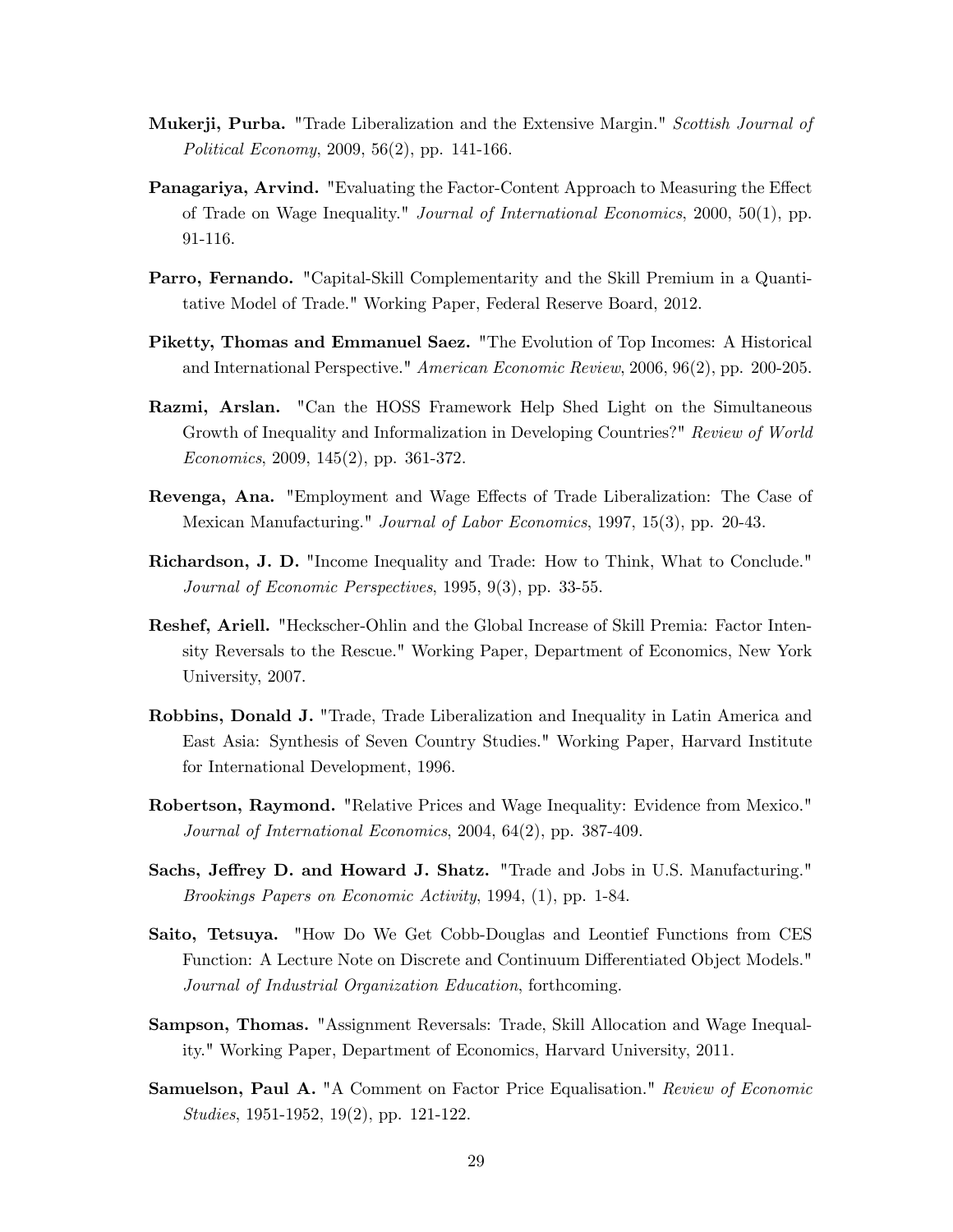- Sandrey, Ron and Dirk van Seventer. "Has the New Zealand/Australian Closer Economic Relationship (CER) Been Trade Widening or Deepening?" African Development and Poverty Reduction: The Macro-Micro Linkage, Forum Paper 2004, 2004.
- Sato, Yasuhiro and Kazuhiro Yamamoto. "Trade Impacts on Skill Acquisition via Variety Expansion." Japanese Economic Review, forthcoming.
- Sayek, Selin and Fuat Sener. "Outsourcing and Wage Inequality in a Dynamic Product Cycle Model." Review of Development Economics, 2006, 10(1), pp. 1-19.
- Takahashi, Toshiaki; Takatsuka, Hajime and Dao-Zhi Zeng. "Spatial Inequality, Globalization, and Footloose Capital." Economic Theory, forthcoming.
- Verhoogen, Eric A. "Trade, Quality Upgrading and Wage Inequality in the Mexican Manufacturing Sector." Quarterly Journal of Economics, 2008, 123(2), pp. 489-530.
- Voigtländer, Nico. "Skill Bias Magnified: Intersectoral Linkages and White-Collar Labor Demand in U.S. Manufacturing." Working Paper, UCLA, 2011.
- Williamson, Jeffrey G. "Globalization and Inequality, Past and Present" World Bank Research Observer, 1997, 12(2), pp. 117-135.
- Wolff, Edward N. "Trade and Inequality: A Review of the Literature." U.S. Trade Deficit Review Commission, 2000.
- Wood, Adrian. North-South Trade, Employment, and Inequality: Changing Fortunes in a Skill-Driven World. Oxford: Clarendon Press, 1994.
- Xu, Bin. "Trade Liberalization, Wage Inequality, and Endogenously Determined Nontraded Goods." Journal of International Economics, 2003, 60(2), pp. 417-431.
- **Zhang, Jingjing.** "Inflow of Labour, Producer Services and Wage Inequality." *Economics* Letters, 2012, 117(3), pp. 600-603.
- **Zhu, Susan C. and Daniel Trefler.** "Trade and Inequality in Developing Countries: A General Equilibrium Analysis." Journal of International Economics, 2005, 65(1), pp. 21-48.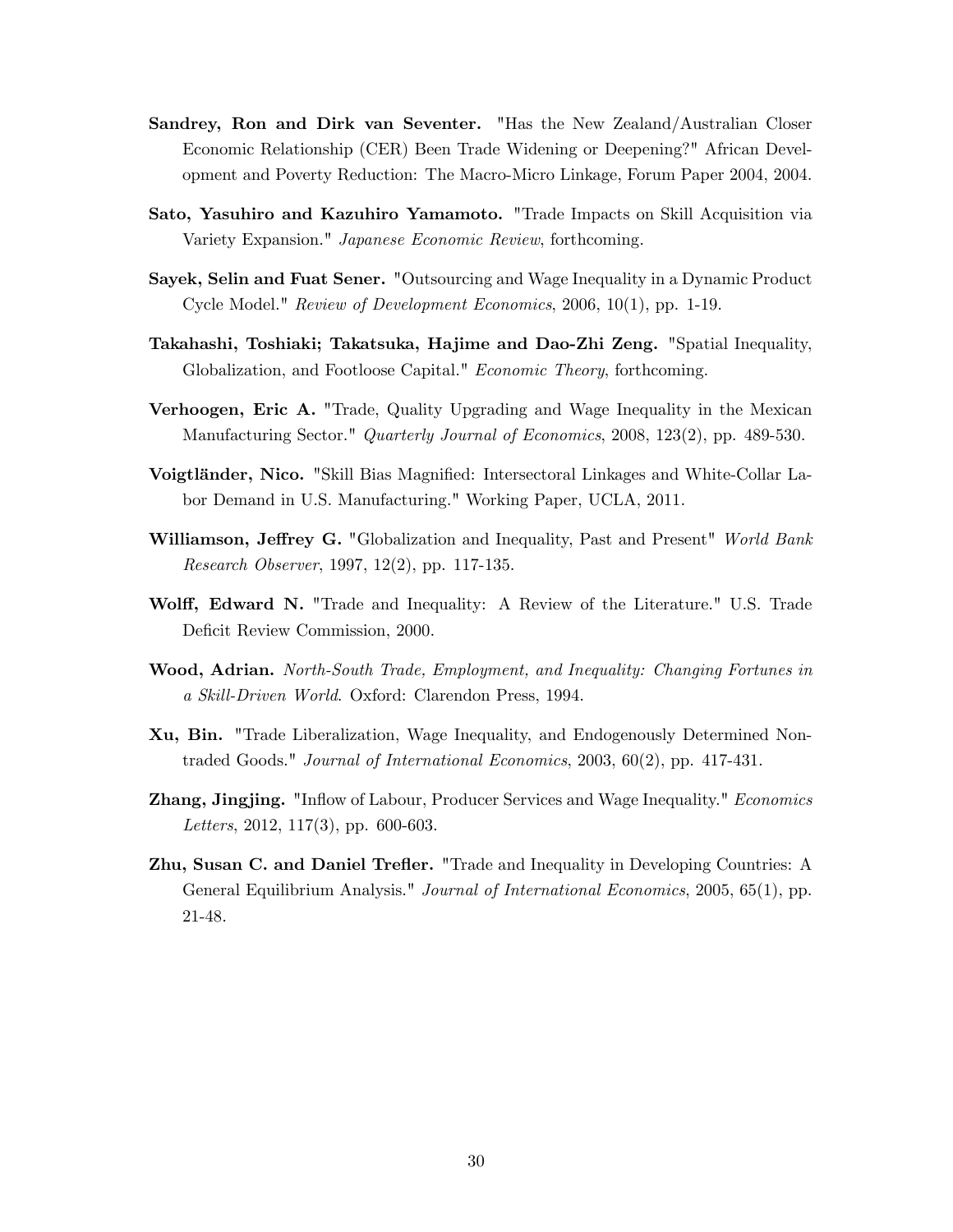

FIGURE 1. Relative Wage of High-Skilled to Low-Skilled Workers in U.S. and Mexican Manufacturing Industries, 1980-2000



FIGURE 2. U.S.-Mexican Trade as Percent of U.S. GDP, 1980-2000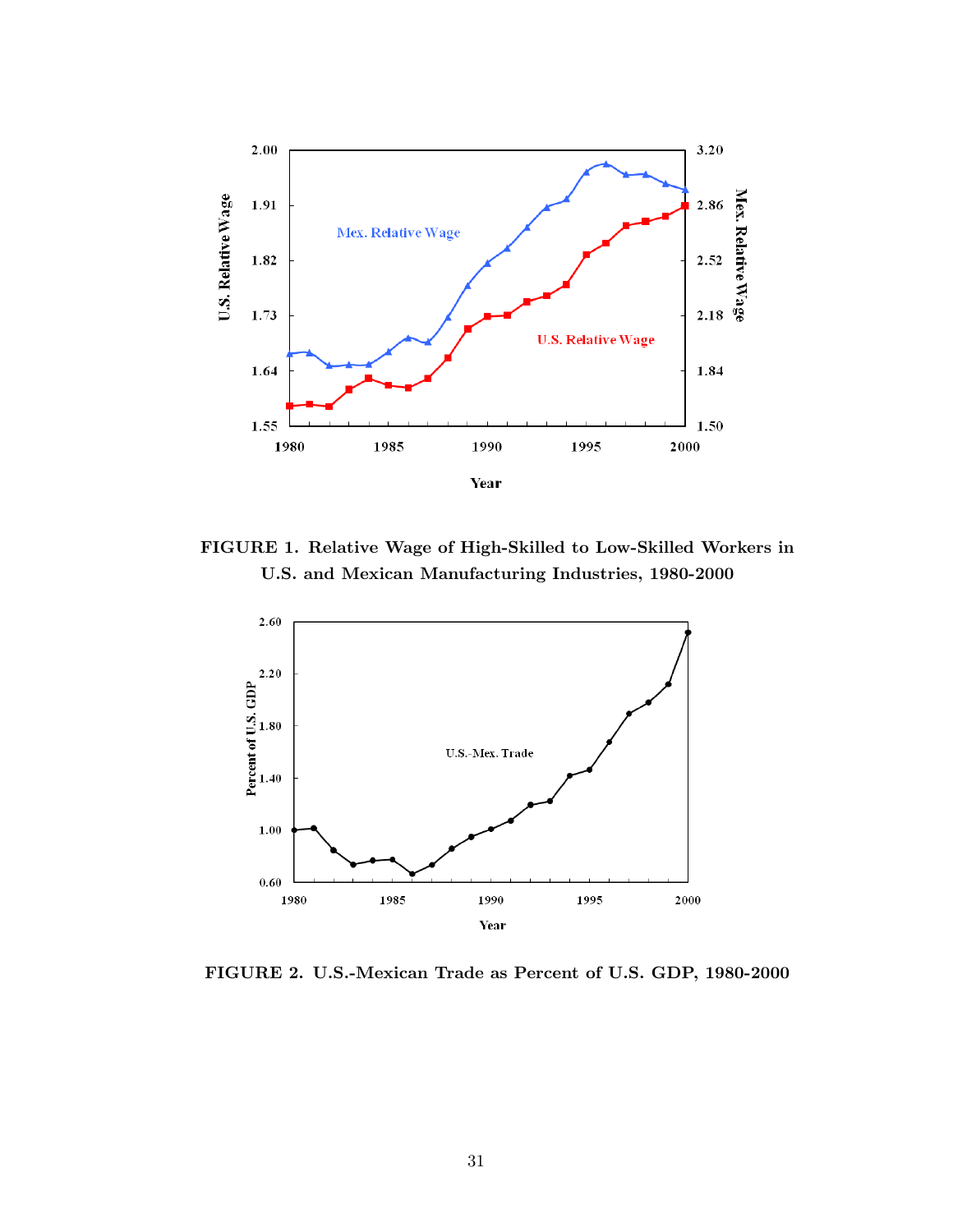

FIGURE 3. Adjustment of OECD Production and Consumption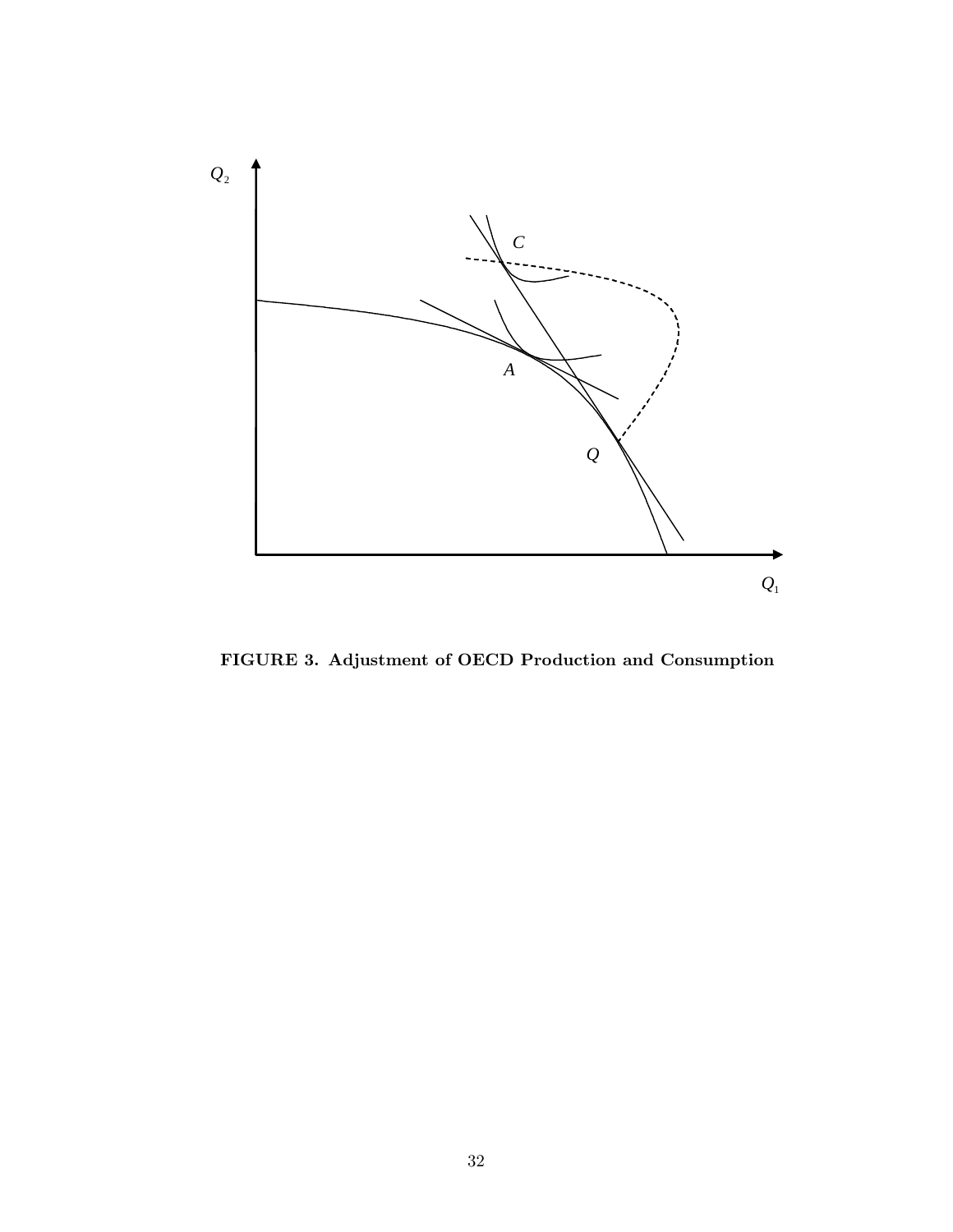

FIGURE 4. Feenstra and Hanson (1996)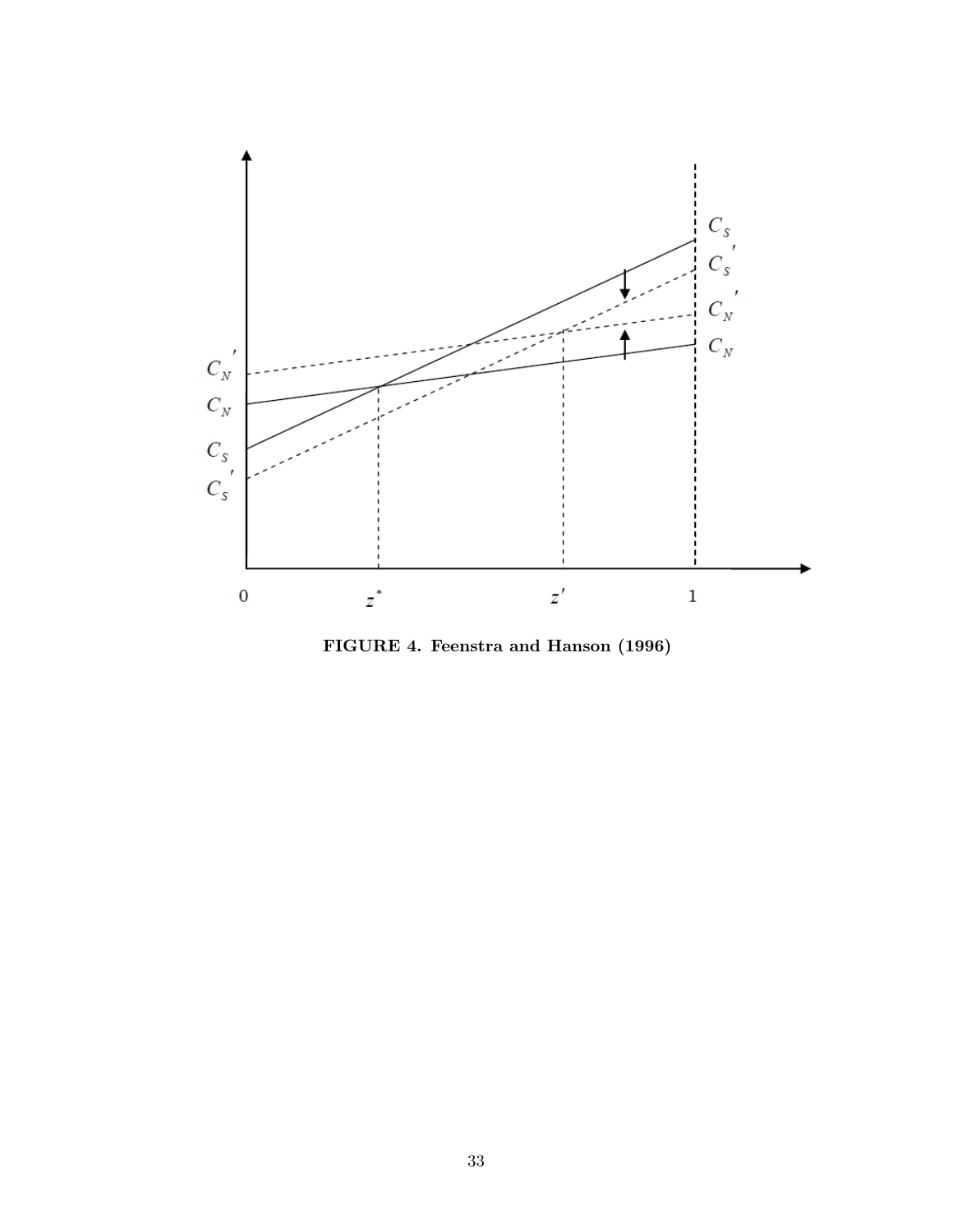

FIGURE 5. Least Traded Goods Growth: U.S. Manufacturing Imports from Mexico, 1980-2000



**Year** 

FIGURE 6. Least Traded Goods Growth: Mexican Manufacturing Imports from U.S., 1980-2000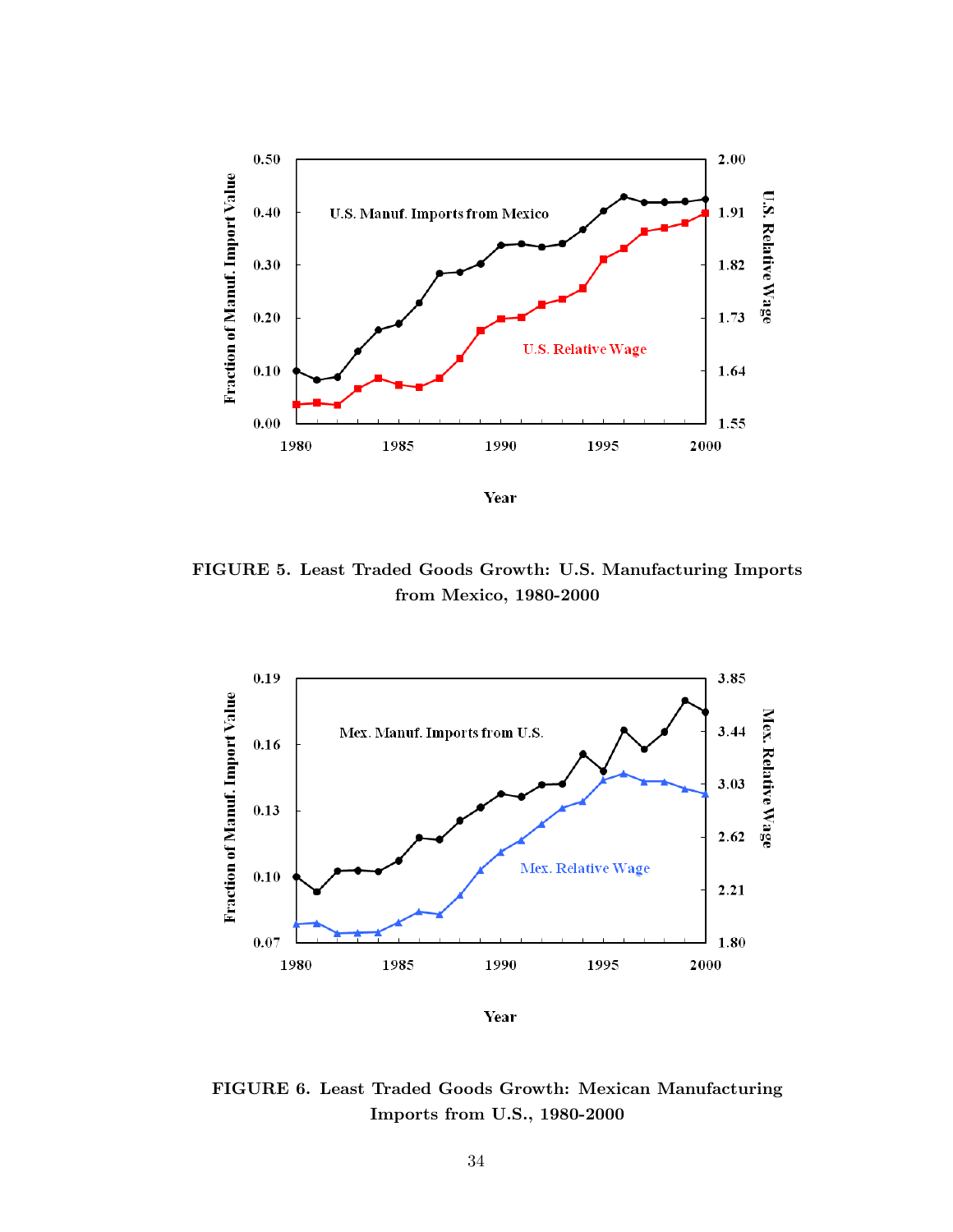

FIGURE 7. Least Traded Goods Growth in Mexican Manufactured Imports from U.S. and Mexican Skill Premium, 1987-2000